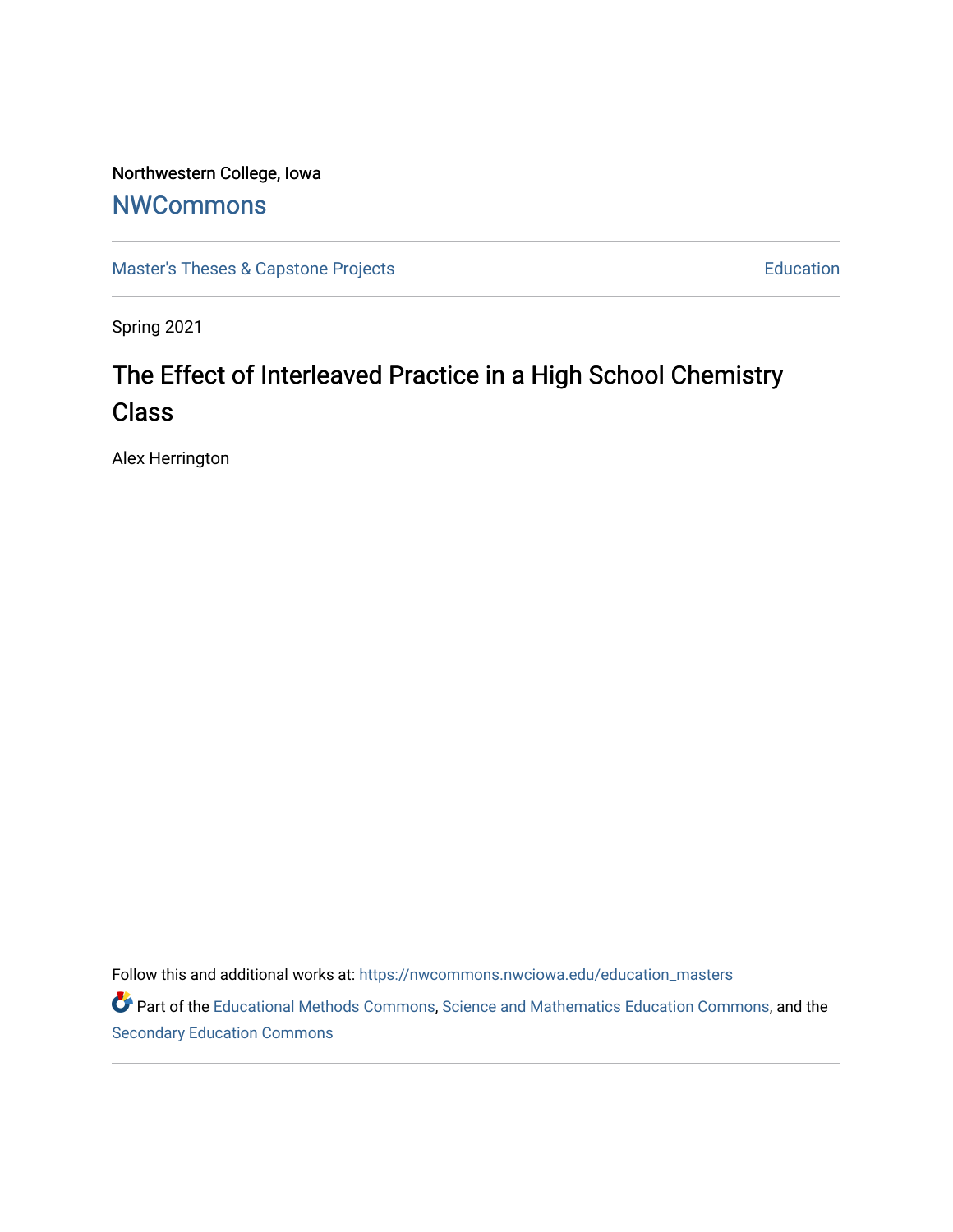The Effect of Interleaved Practice in a High School Chemistry Class

Alex C. Herrington

Northwestern College

An Action Research Project Presented

in Partial Fulfillment of the Requirements

For the Degree of Master of Education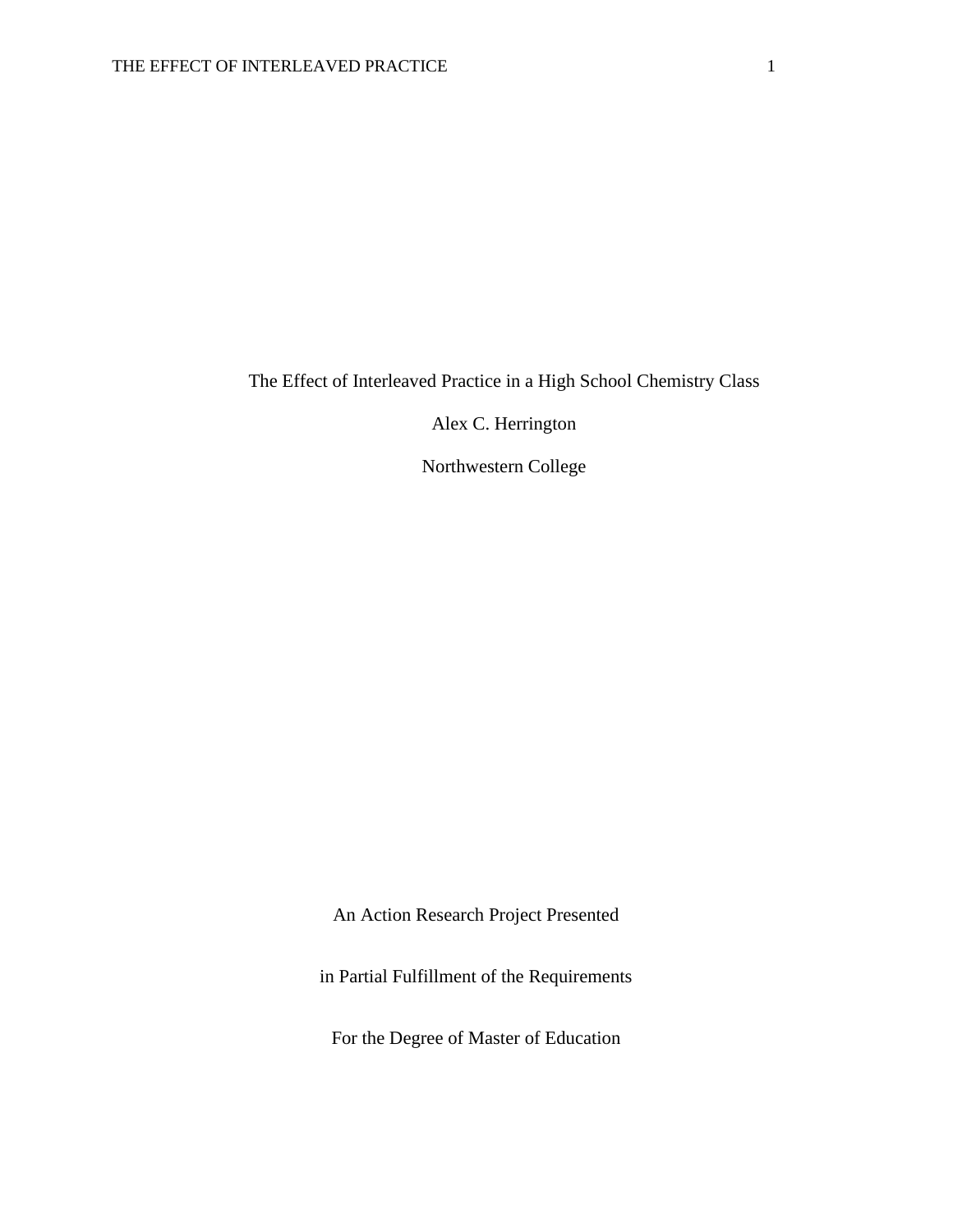| <b>Table of Contents</b> |  |
|--------------------------|--|
|                          |  |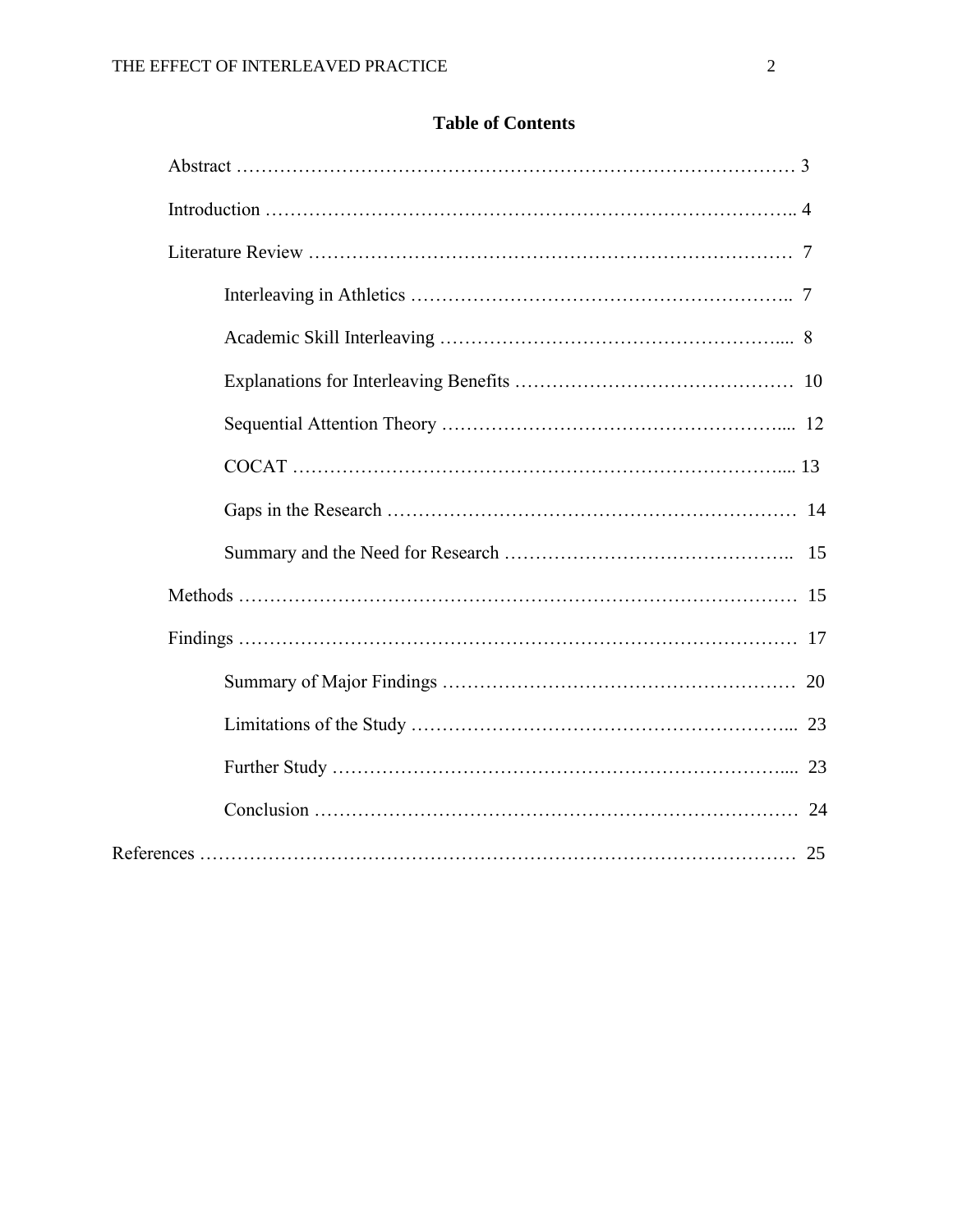#### **Abstract**

Determining practices to produce optimal learning outcomes is a foundational objective for educators. Recent publications have identified the importance of practice sequencing structures (blocked vs interleaved) on learning. While this information has significant value for education, few studies have been conducted in authentic educational environments. This action research involved high school chemistry students (n=25) completing a practice assignment covering mole-mass conversions. One group practiced these problems in a blocked organization while the other was interleaved. Immediately following this assignment, students noted their completion time and rated their perceived difficulty. Three days later, students were given an unannounced interleaved assessment of mole-mass conversions. The interleaved group outperformed the blocked group on the assessment by 13%. However, the blocked group outperformed the interleaved group on the assignment by 8%. The interleaved assignment was more time consuming (7.8%) and perceived to be more difficult (12%) than the blocked group. The results from this action research demonstrate that interleaved practice can be utilized in accordance with the sequential attention theory to improve delayed retention of instructional material. Further research should be conducted in authentic educational environments to identify guidelines for determining educational interleaving applications.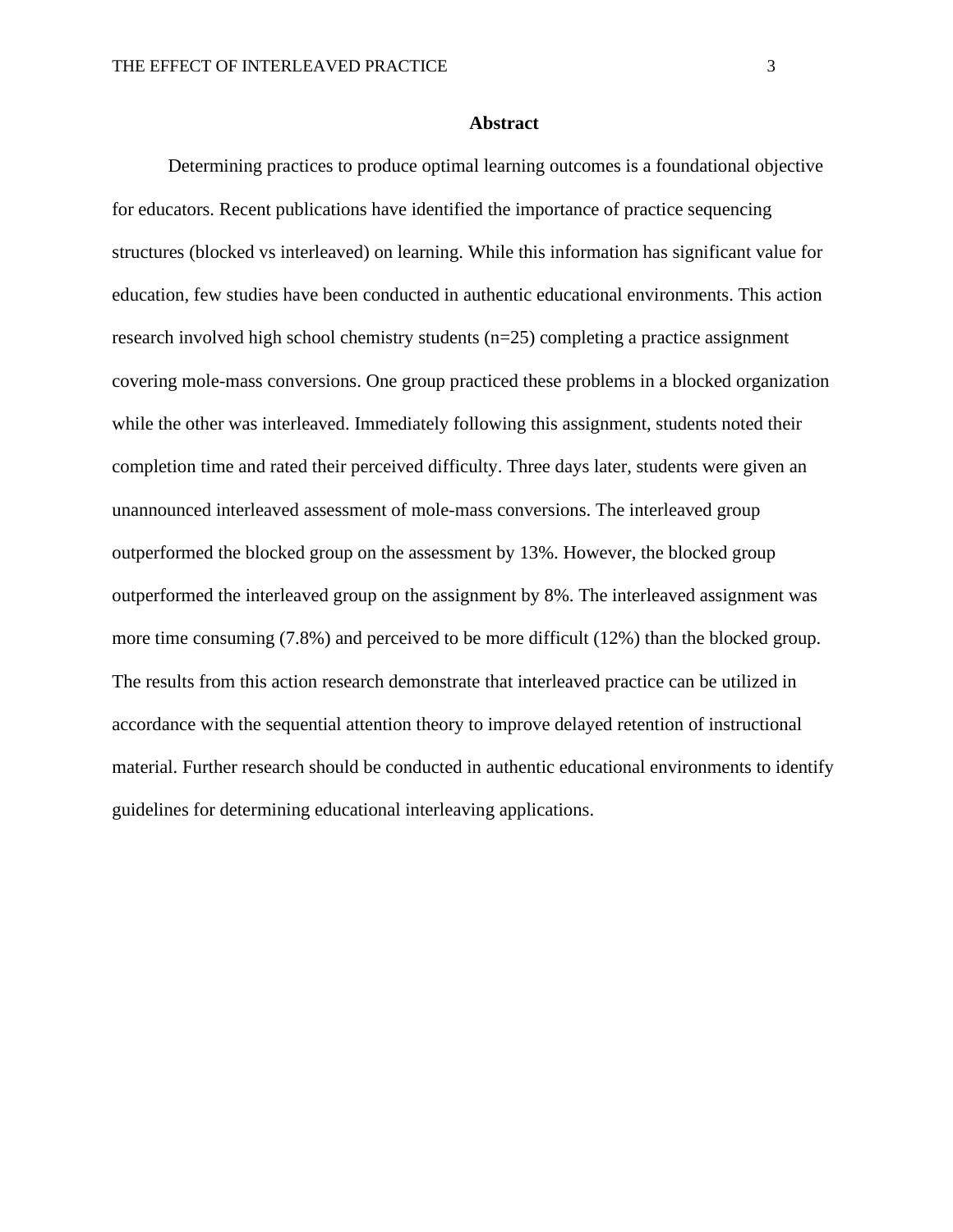#### **The Effect of Interleaved Practice in a High School Chemistry Class**

#### **Introduction:**

A foremost objective of educators is to optimize the rate at which students construct their understanding of academic concepts. The achievement of this pursuit requires teachers to apply research-based strategies for student learning. One of these strategies that shows educational promise in mathematics (Rohrer et al., 2020; Barzagar Nazari & Erbersbach, 2019; Rohrer, Dedrick & Stershic, 2015), presentation of science category learning (Eglinton & Kang, 2017), foreign language pronunciation learning (Carpenter & Mueller, 2013), verbal category learning (Sorensen & Woltz, 2016) and painting style identification (Kang & Paschler, 2012), but is still "relatively unexplored" (Brunmair & Richter, 2019), is the utilization of strategic study sequencing. Study sequencing is primarily categorized in terms of interleaved or blocked practice. *Interleaving* is the process of organizing practice problems to be "systematically intermixed" (Sorensen & Woltz, 2016). *Blocked* practice occurs when similar tasks are practiced together.

In a sample blocked practice assignment covering basic arithmetic, a student might complete five addition problems in a row (skill A), followed by five subtraction (skill B), and then five multiplication problems (skill C). If this blocked assignment had an organization of  $A_1A_2A_3A_4A_5B_1B_2B_3B_4B_5C_1C_2C_3C_4C_5$ , interleaved practice might have an organization of  $A_1B_1C_1B_2A_2C_2B_3A_3B_4A_4C_3A_5C_4B_5C_5$ . Research has suggested that there are different conditions in which blocked or interleaved practice is more effective (Carvalho & Goldstone, 2020; Brunmair & Richter, 2019). The problem is that very few studies have researched this topic in an educational setting (Brunmair & Richter, 2019; Rohrer, 2012). As stated by Brunmair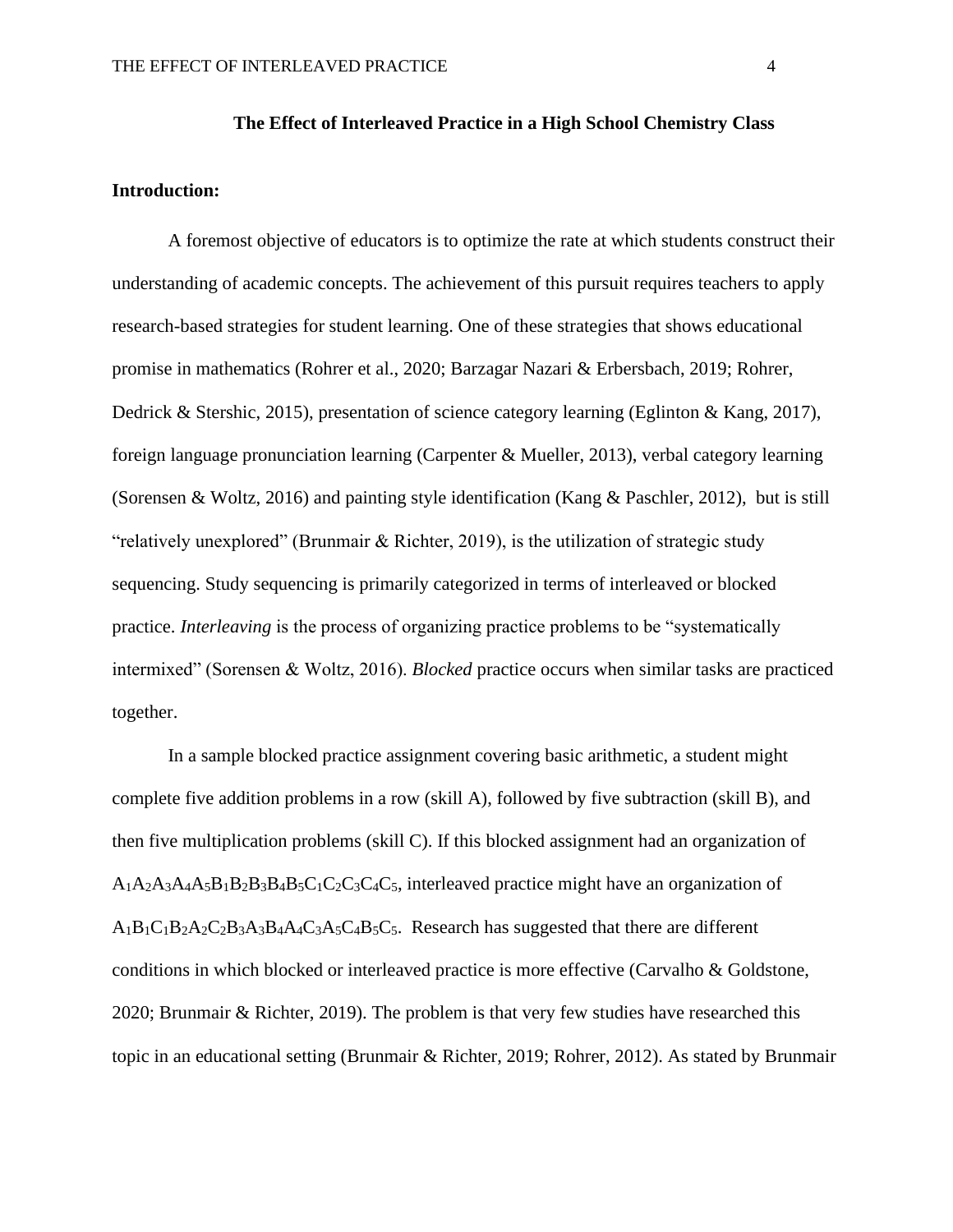& Richter (2019) studies involving actual educational materials are "clearly underrepresented" (p. 20).

Sequential attention theory is a prominent explanation describing the cognitive mechanisms involved with blocked and interleaved practice (Carvalho & Goldstone, 2017). The purpose of this action research is to test the application of sequential attention theory to question sequencing of novel computational material in an actual high school chemistry class. Previous research has postulated that interleaving is more beneficial for identifying differences between closely related categories (Carvalho & Goldstone, 2017). In a typical chemistry class, there are many situations where students are learning to distinguish between closely related concepts. No published research on this topic has been conducted with actual high school chemistry students. This action research will examine the effect question sequence (interleaving vs blocking) has on the assessment results of closely related computational concepts in a chemistry classroom.

Articles for this literature review were found using Google Scholar and the Northwestern College Library Database. The literature selected primarily focused on educational applications and the cognitive mechanisms responsible for learning through blocked or interleaved practice. The terms "interleaving", "blocked", "interleaved", and "blocking" were used to identify articles to be analyzed. Aside from the foundational studies, literature was limited to peer-reviewed journals published between 2011-2021. The peer-reviewed scholarly articles consisted primarily of studies with the exception of a literature review and a meta-analysis.

Interleaving will produce better assessment results than blocked practice when used for solving computational problems from closely related categories in a high school chemistry classroom. According to the sequential attention theory, interleaving helps learners juxtapose different types of problems (Carvalho & Goldstone, 2017). Blocked practice helps students learn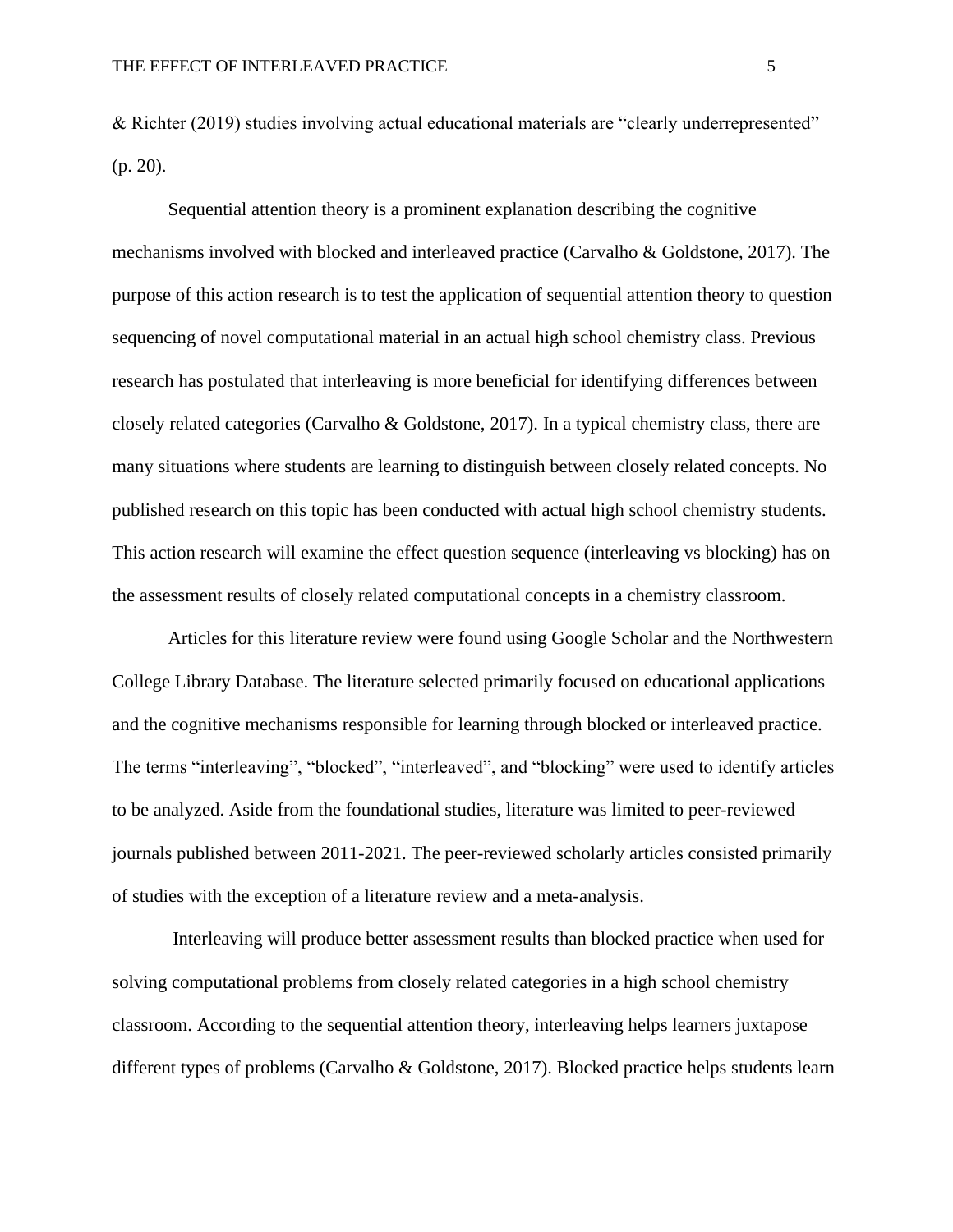similarities within a particular practice category. This research will be valuable because few studies have occurred in an educational setting. The findings of this investigation will contribute to the limited body of "ecologically valid" (Rohrer, 2012) educational research and will have practical implications that may benefit educational practitioners.

 This literature review will begin by looking at the foundational studies for interleaving in fine-motor skill development and educational settings. The various explanations for possible cognitive mechanisms that interleaving, and blocking has on learning will be analyzed. The discriminative contrast hypothesis and the distributed practice hypothesis will be evaluated to explain the interleaving effect. The sequential attention theory will be compared with the recently published yet conflicting COCAT (change one concept at a time) principle. These different viewpoints will be described considering how the published literature has supported or refuted their explanations.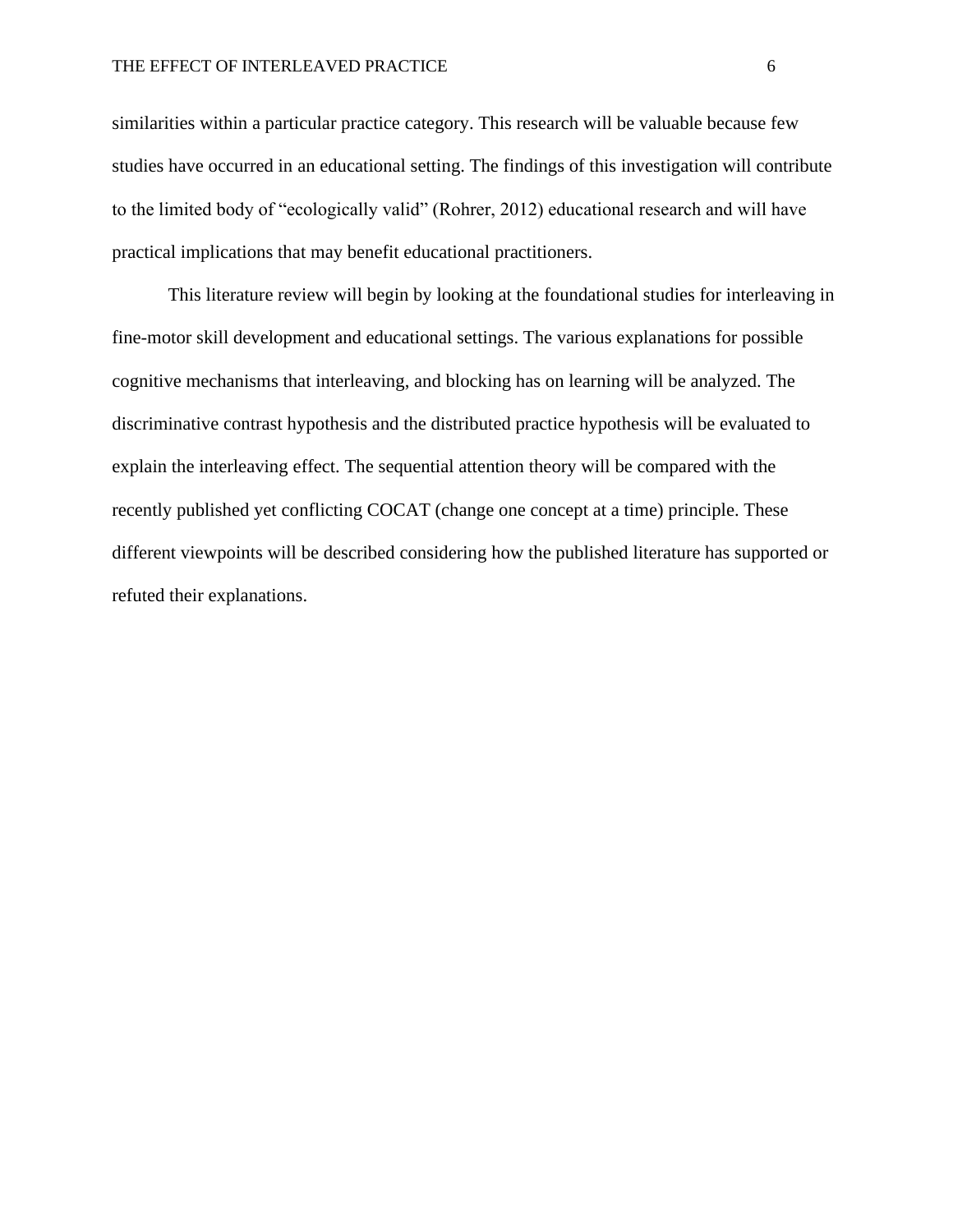#### **Literature Review**

There is a growing field of research focused on study strategies intended to improve student learning. According to Dunlosky et al. (2013), methods such as practice testing, elaborative interrogation, self-explanation and interleaving are considered significantly more effective than commonly used strategies like rereading and highlighting texts. Interleaving has shown to be effective under certain conditions but needs more exploration (Brunmair & Richter, 2019). Considering the importance interleaving may have to maximize learning in educational settings, more empirical research is needed (Rohrer, 2012; Brumair et al. 2013).

#### **Interleaving in Athletics**

Some of the first studies about interleaving occurred in athletic settings. A study by Goode and Magill (1986) analyzed participants practicing three different types of badminton serving techniques. One group practiced the serving in a blocked sequence. One group practiced in a semi-random sequence, and the other utilized a random practice sequence. Following two weeks of practice, participants were tested on skill retention. The group that learned the serving in a random sequence significantly outperformed the blocked and semi-random groups on skill retention.

Merbah and Meulemans (2011) evaluated 24 published studies on blocked versus random practice in motor skill development. The consensus of published literature suggests random practice, interleaving, has an advantage in motor skill acquisition. The exact cognitive mechanism for this is unknown, but it is hypothesized that randomly ordered practice requires more "cognitive activity" than blocked practice (Merbah & Meulemans, 2011).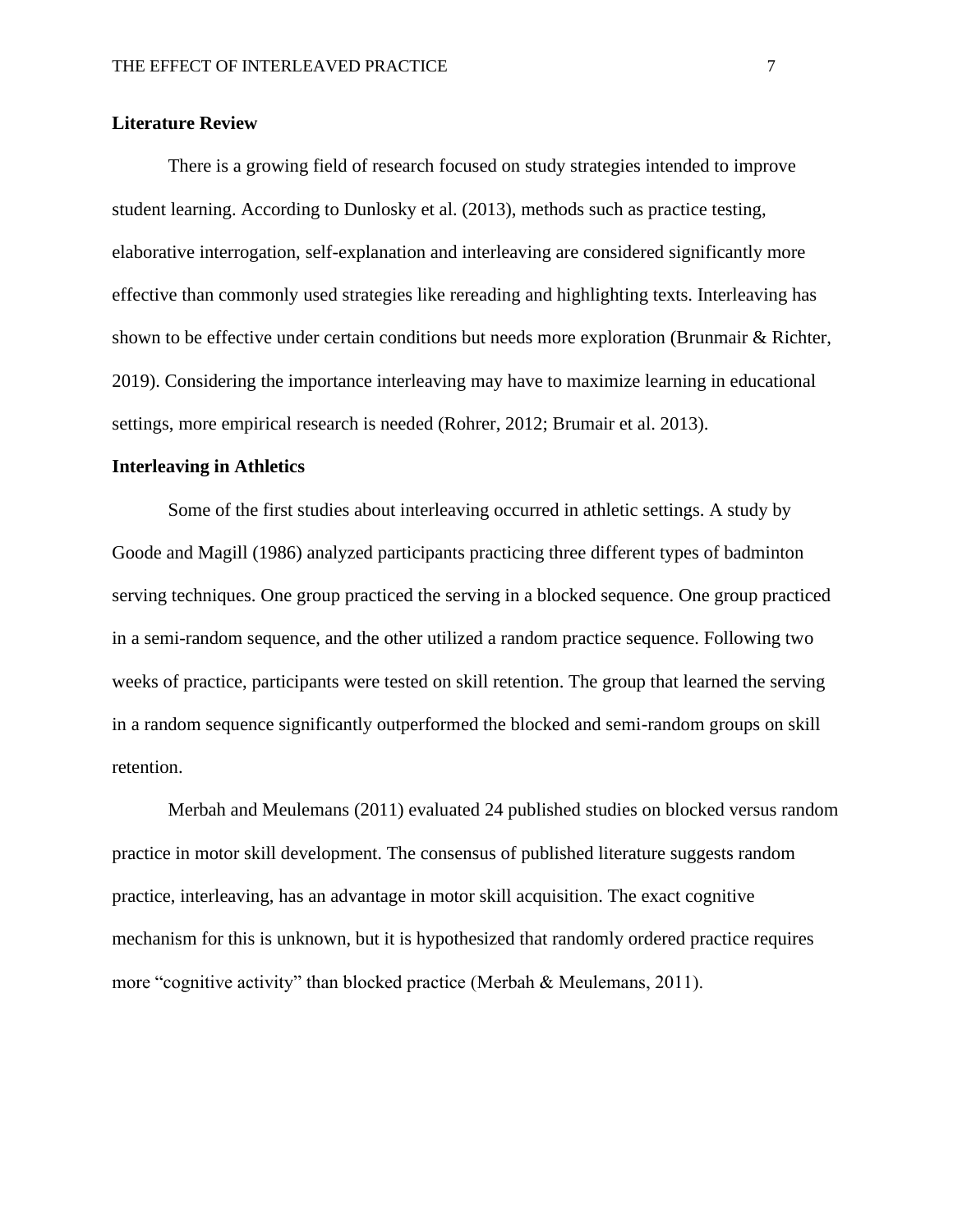#### **Academic Skill Interleaving**

After the foundational work of interleaved practice was explored in motor skill development, it was studied in an educational setting. Rohrer and Taylor (2007) conducted the first known study comparing blocked and interleaved practice in mathematics. This study involved undergraduate students calculating the volumes of geometric shapes. Students were split into a blocked practice group and an interleaved group. The blocked group had similar types of questions aggregated together. The interleaved group had all of the practice problems randomly organized. After the tutorial on how to solve problems, the blocked practice group did better on their assignments. However, a week after the practice lessons, students were assigned a test with eight new questions. The interleaved group scored 43% better than the blocked group (Rohrer & Taylor, 2007).

Taylor & Rohrer (2010) completed a similar study with participants of different grade levels. Fourth graders were given prism-related math problems. There was a blocked practice group and an interleaved practice group. Similar to the previous study, the blocked group performed better on the practice problems, but the interleaved group performed 39% better than the blocked group on a test they took one day later (Taylor & Rohrer, 2010). Other studies have found beneficial interleaving results consistent with this in mathematics (Rohrer et al.,2015; Rohrer et al., 2020; Barzagar Nazari & Ebersbach, 2019; Sana et al., 2017, Foster et al., 2019).

However, these results do not seem to be universal in terms of subject matter. A study by Carpenter and Mueller (2013) looked at interleaving compared to blocking on foreign language pronunciation. Participants were undergraduate students at Iowa State University in a psychology course. They were tasked with learning pronunciations of French words. After a practice session,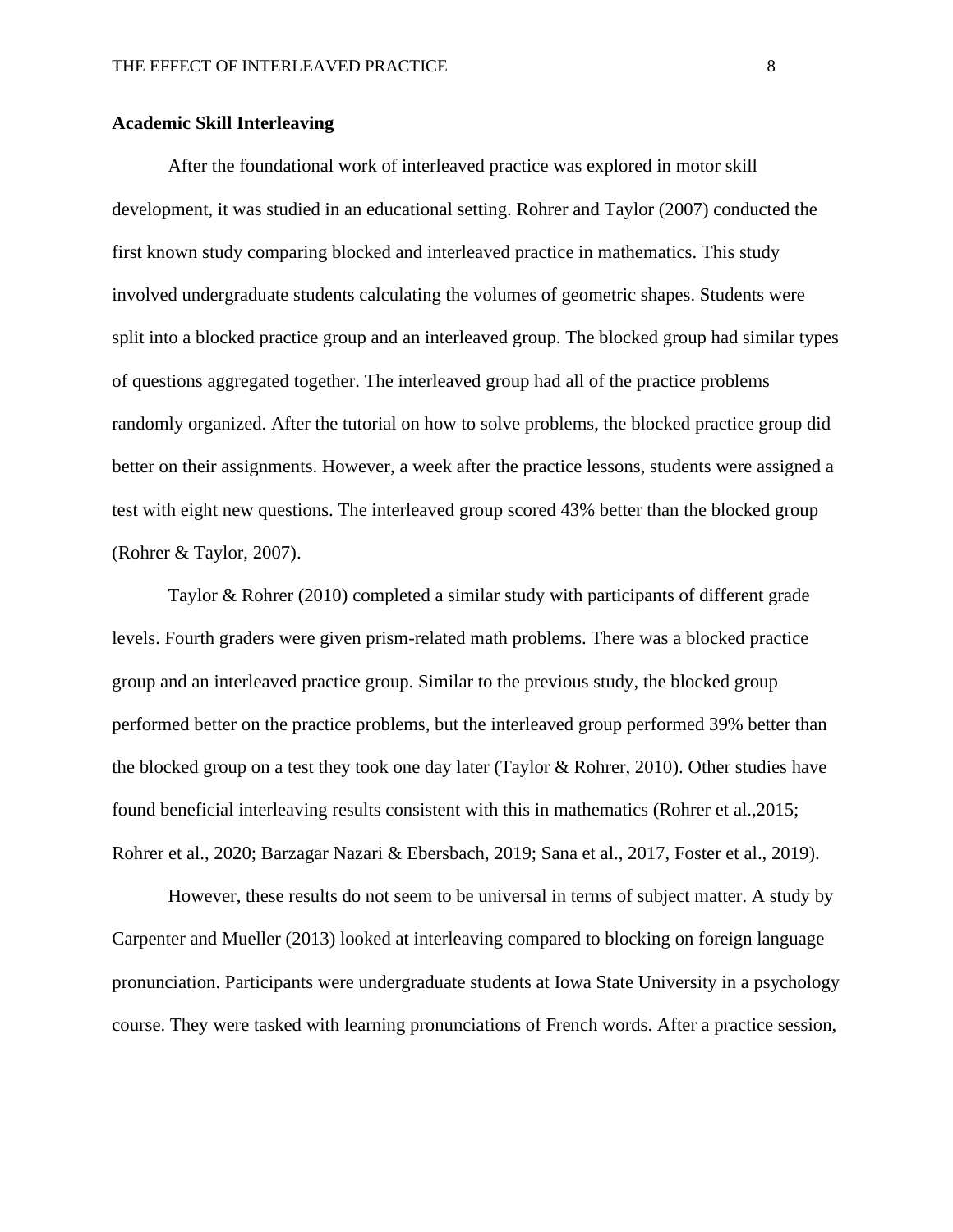they completed an assessment. The blocked group retained pronunciation of the French words better than the interleaved practice group.

This study mentioned some of the potential implications of their findings (Carpenter  $\&$ Mueller, 2013). They echoed the notion of Dunlosky et al. (2013) that guided practice may be necessary for interleaving to be beneficial. They also noted that this study didn't test retained information over a longer period of time like previous studies (Rohrer & Taylor 2007; Taylor & Roher 2010).

Pan et al. (2019) provided further insight to the findings of the Carpenter & Mueller study (2013). They found that blocked practice in a single session learning of Spanish verb conjugation performed better or equal to interleaved practice, but interleaved practice performed better over multiple practice sessions. Considering the long-term benefits of interleaved practice, the researchers suggested a "blocked-to-interleaved schedule" to foreign language learners.

Brunmair & Richter (2019) completed a meta-analysis of interleaved learning. They compared the findings of 59 studies containing similar structures of interleaved and blocked groupings. They found that interleaved learning is more successful with visual and mathematical tasks. For example, studies have demonstrated better results with interleaving when assessed on naturalist painting recognition (Kang & Pashler, 2012), discriminating categories of alien cartoons (Carvalho & Goldstone, 2017), matching definitions with terminology (Carvalho & Goldstone, 2021) and organic chemical compound recognition (Eglington & Kang, 2017).

However, interleaving tends to be less advantageous for learning related to words (Brunmair & Richter, 2019). Blocking has shown to be more effective for writing definitions (Carvalho & Goldstone, 2020) and learning new names for categorizing common objects (Sorensen & Woltz, 2016).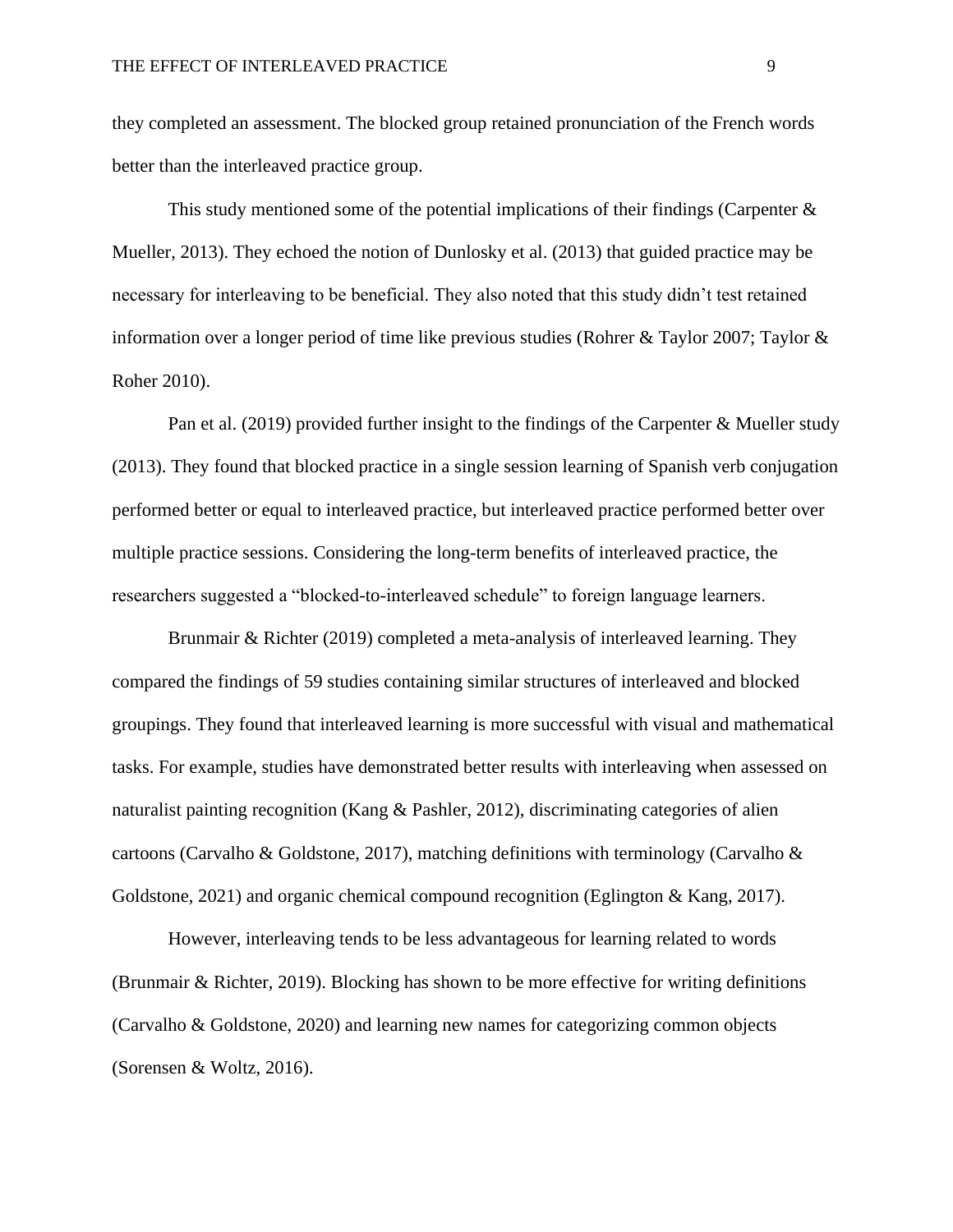#### **Explanations for Interleaving Benefits**

The benefits of blocked or interleaved learning sequence will vary depending on the type of task (Sorensen & Woltz, 2016). Multiple hypotheses have been proposed to describe the cognitive mechanisms to explain this phenomenon. The *interleaving effect* refers to situations in which interleaving outperforms blocked practice. Two hypotheses that attempt to explain the interleaving effect are the *discriminative contrast hypothesis* and the *distributed practice hypothesis.* The discriminative contrast hypothesis suggests that individuals identify similarities and differences between problems when interleaved practice is utilized (Foster et al. 2019).

Studies have shown that spacing out practice repetitions leads to greater learning than massed practice (Metcalfe & Xu, 2016; Barzagar Nazari & Ebersbach, 2019; Schutte et al.,2015). Rohrer et al. (2014) suggested that the learning gains from interleaved practice resulted from the inherent spacing between similar types of practice problems. Temporal spacing between similar problems is the proposed mechanism for the distributed practice hypothesis.

A study of remote and in-persons undergraduate students from Kent State analyzed blocked vs interleaved practice of mathematics concepts (Foster et al. 2019). Two groups of participants (interleaved and blocked) completed the practice and assessment in person and the other two groups were remote (interleaved and blocked). The in-person participants completed all of the practice problems in one sitting. The remote-learning participants completed the practice problems over multiple sittings.

The in-person interleaving, and remote interleaving groups outperformed the blocked groups in an assessment of these math concepts. The remote interleaving group had the best assessment results. Since the remote interleaving group had the most spacing between practice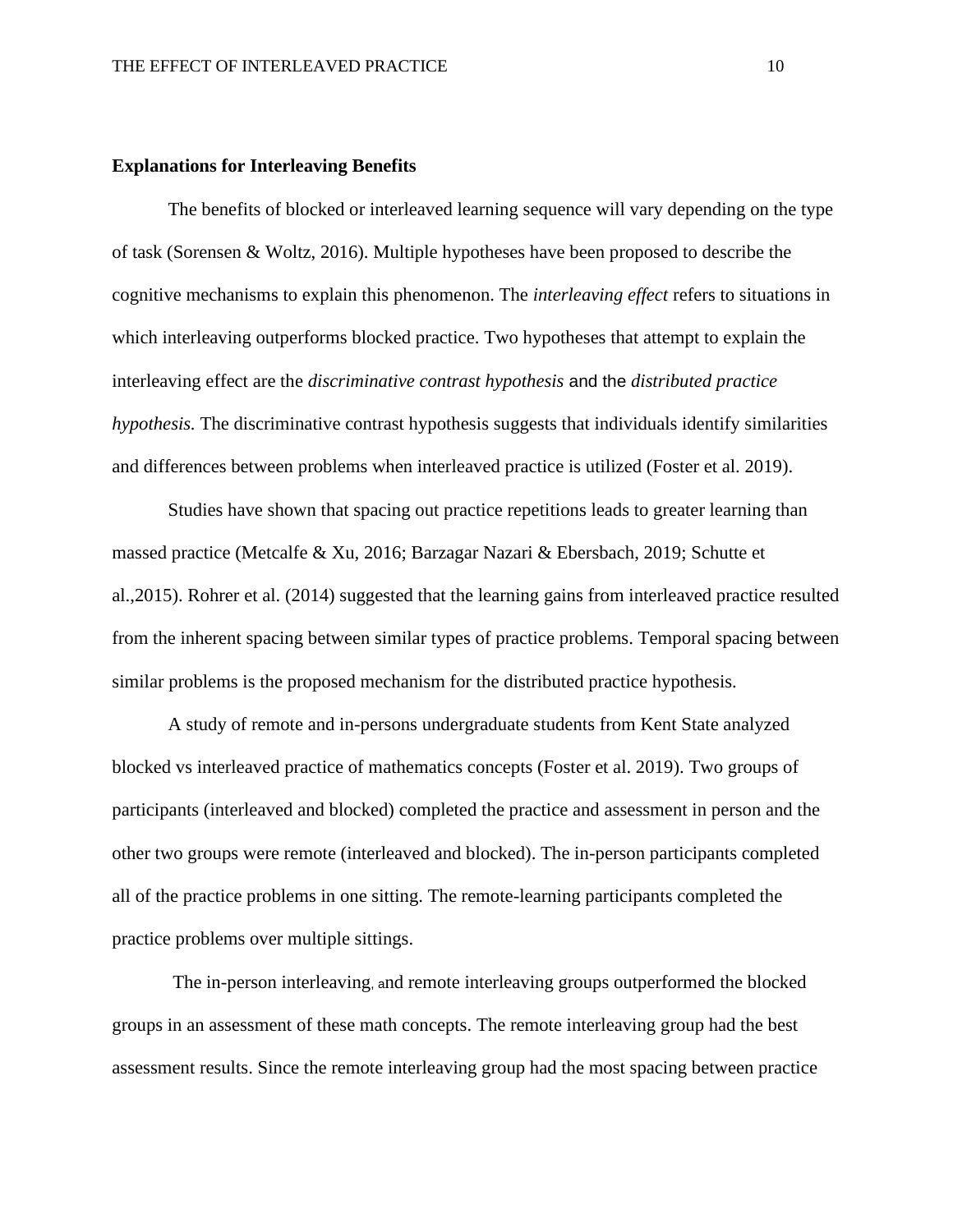attempts, this experiment supports the distributed practice hypothesis (Foster et al. 2019). If the discriminative contrast hypothesis was the only factor leading to the interleaving effect, the results between both interleaving groups should be in favor of the in-person group. Foster et al. (2019) was clear to point out that the discriminative contrast hypothesis may play an important role in these findings, but the distributed practice hypothesis was a better explanation for the experimental results.

While the experiment by Foster et al. (2019) supports the distributed practice hypothesis, other experiments more heavily support the discriminative contrast hypothesis. Carvalho  $\&$ Goldstone (2014) conducted a study to see if the benefits of interleaving are directly related to the increased time delay between questions. This experiment was designed to test the distributed practice hypothesis. One group of participants completed interleaved practice problems without a time delay and the other group had a time delay. The experimental results suggested that interleaving is not effective due to time delays in a single sitting. Other experiments involving time delays with interleaving have found similar results (Birnbaum, Kornell, Bjork & Bjork, 2013; Kang & Paschler, 2012; Zulkiply & Burt, 2013; Sana et al., 2017). These results suggest that the distributed practice hypothesis isn't the sole mechanism for the interleaving effect.

 Carvalho & Goldstone (2014) suggested that interleaving is primarily successful due to cross-categorical comparisons. This suggestion favors the discriminative contrast hypothesis. Interleaving is best when categories are relatively similar and blocked practice is most effective when there is low similarity within a group. This implies that interleaving should be used in relatively short time intervals, so that cross-categorical comparisons can be made. In an experiment by Eglington & Kang (2017), two organic molecules were presented simultaneously for participants to compare. Following the presentation, participants completed a test of organic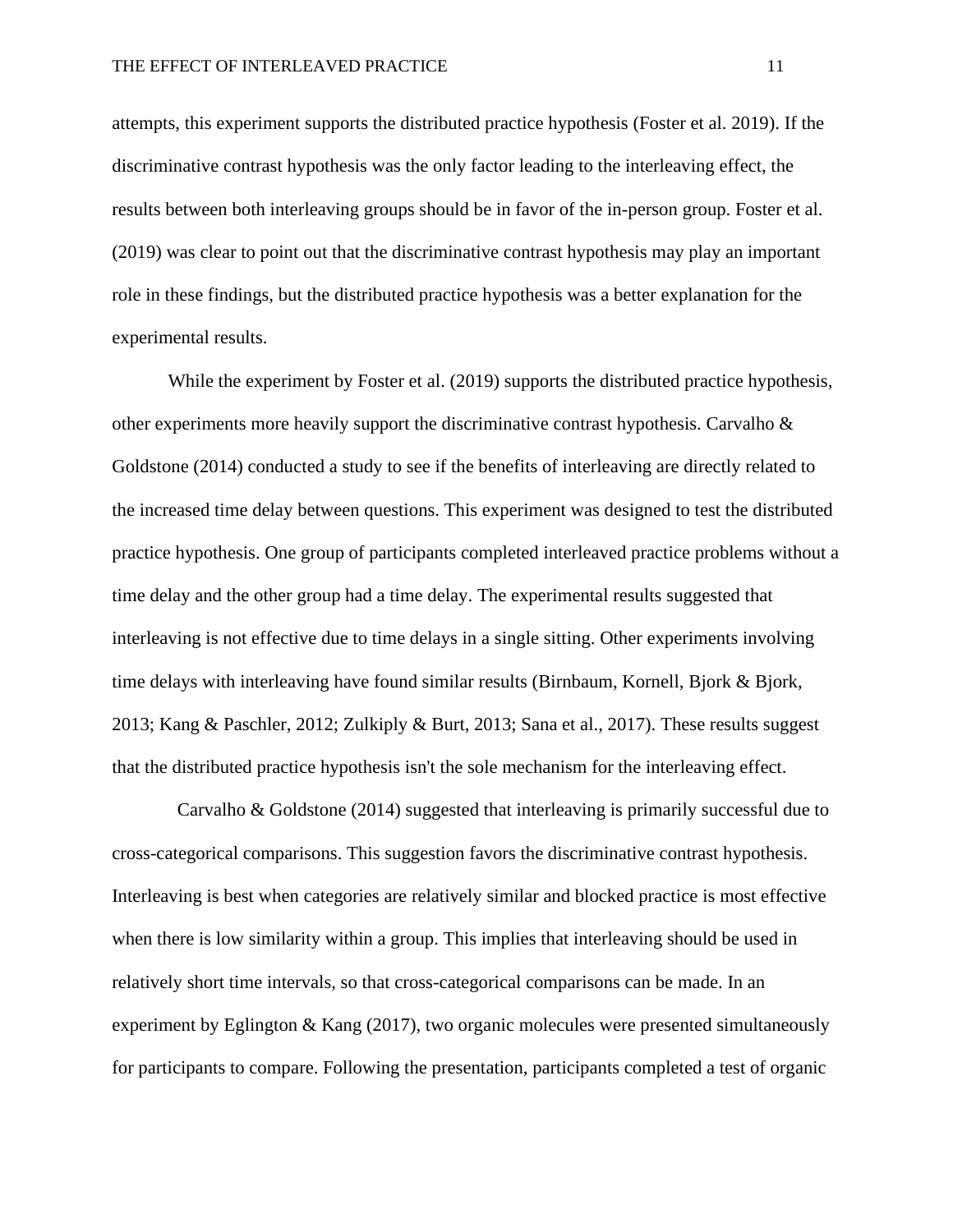molecule categorization. The interleaved group performed the best. Eglington & Kang (2017) suggested that the results were consistent with the discriminative contract hypothesis because participants analyzed the juxtaposed examples to identify differences between both categories.

Kang & Pashler (2012) conducted an experiment comparing simultaneous interleaving with spaced interleaving of novel paintings. This experiment provided insight on the mechanisms involved with interleaving. The participants who simultaneously interleaved outperformed the spaced interleaving group. The results of this experiment suggest that the interleaving effect occurred due to discriminative contrast instead of distributed practice (Kang & Pashler, 2012).

Birnbaum et al. (2013) continued the work of Kang and Pashler (2012) by constructing a series of experiments involving the categorization of butterfly and bird images. In one of these experiments, a group completed interleaved practice without spacing, and the other group completed interleaved practice with time between each repetition. The spaced interleaved condition performed worse than the interleaved group that practiced without a delay. The results of this study support the discriminative contrast hypothesis.

#### **Sequential Attention Theory**

Carvalho & Goldstone (2015) noticed the gaps in the discriminative contrast hypothesis and the distributed practice hypothesis in relation to the interleaving effect. Carvalho  $\&$ Goldstone (2015) suggested a more thorough explanation known as the *sequential attention theory*. This theory suggests that as learners encounter novel material, they compare and contrast material using similarities and differences. Different practice sequences (blocked and interleaved) result in differing patterns with attention (Carvalho & Goldstone, 2017). When there is a high degree of difference between problems within a category, blocking tends to be more effective (Carvalho & Goldstone, 2014). Carvalho & Goldstone (2017) suggest this effect is due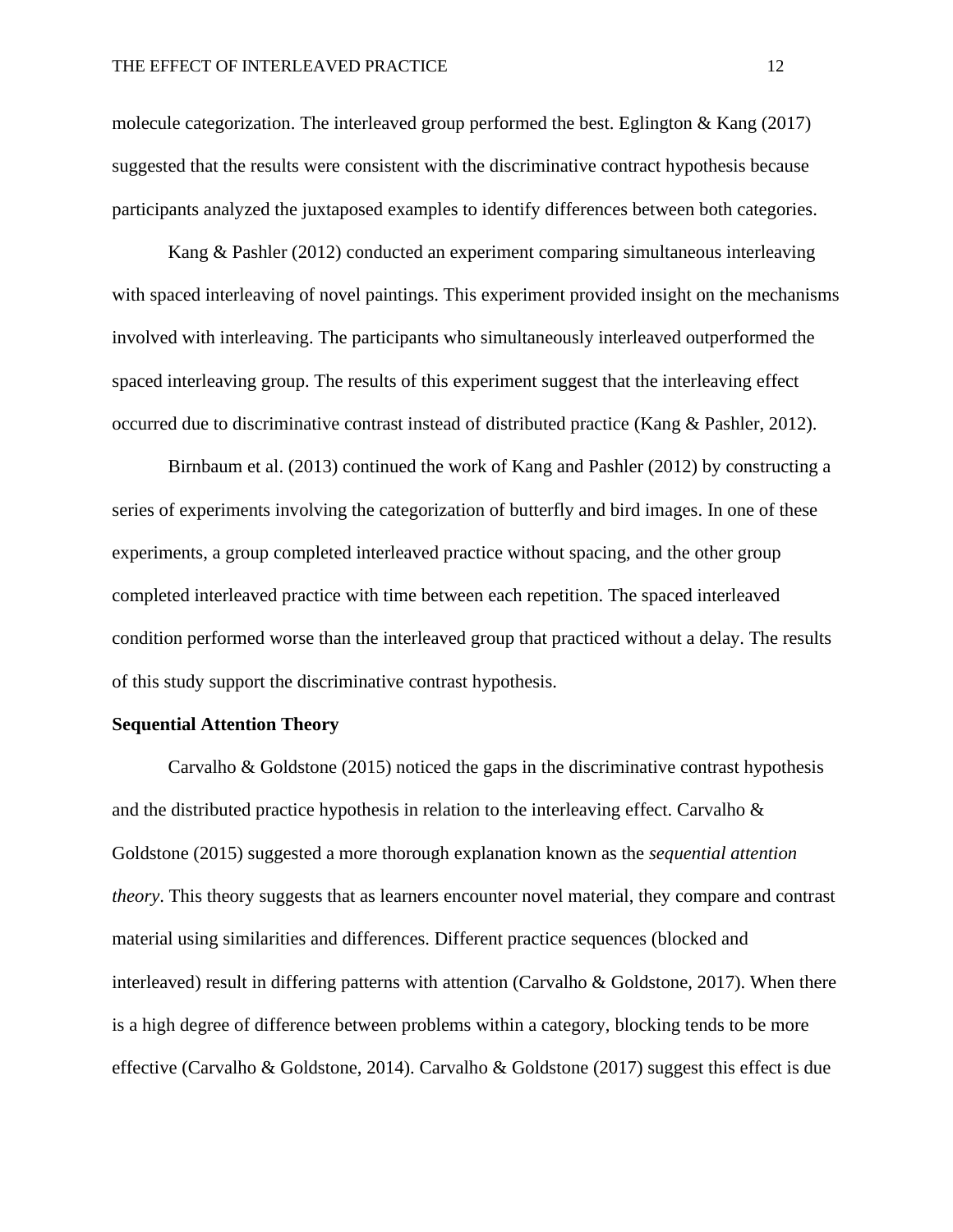to the way blocking directs attention to "characteristic properties" of a particular topic. Interleaved practiced showed improved performance when the test required discrimination between two concepts (Carvalho & Goldstone, 2021).

#### **COCAT**

Abel, Brunmair & Weissgerber (2021) recognized that most research on blocked and interleaved practice had only examined classification of concepts on one categorical level. The literature supporting the sequential attention theory and the discriminative contrast hypothesis is limited in scope because most concepts are constructed with various levels of categorization. For example, *pizza* belongs to the categories of *Italian, dairy, carbohydrate,* and *bread* among others. Abel et al. (2021) sought a more robust explanation for sequencing effects across multiple categories.

Abel et al. (2021) conducted an experiment with a 2 x 2 factorial design. The first two conditions were the study sequence between subjects (interleaved vs blocked). The other two conditions were whether categories within those subjects were blocked or interleaved. The study found that sequences that combined interleaving in one dimension while blocking the other did better than sequences that blocked or interleaved both conditions. These findings aren't compatible with the discriminative contrast hypothesis or the sequential attention theory because they suggest that interleaving shouldn't help within-category comparisons (Abel et al. 2021).

Abel et al. (2021) proceeded to suggest a novel COCAT (change one category at a time) principle. When skills are practiced with interleaving in one dimension and blocking on another, individuals are able to identify common characteristics and distinctions between the two categories. If both dimensions are interleaved, individuals will have a tendency to confuse "changing characteristics" (Abel et al., 2021). If blocking is used on both dimensions,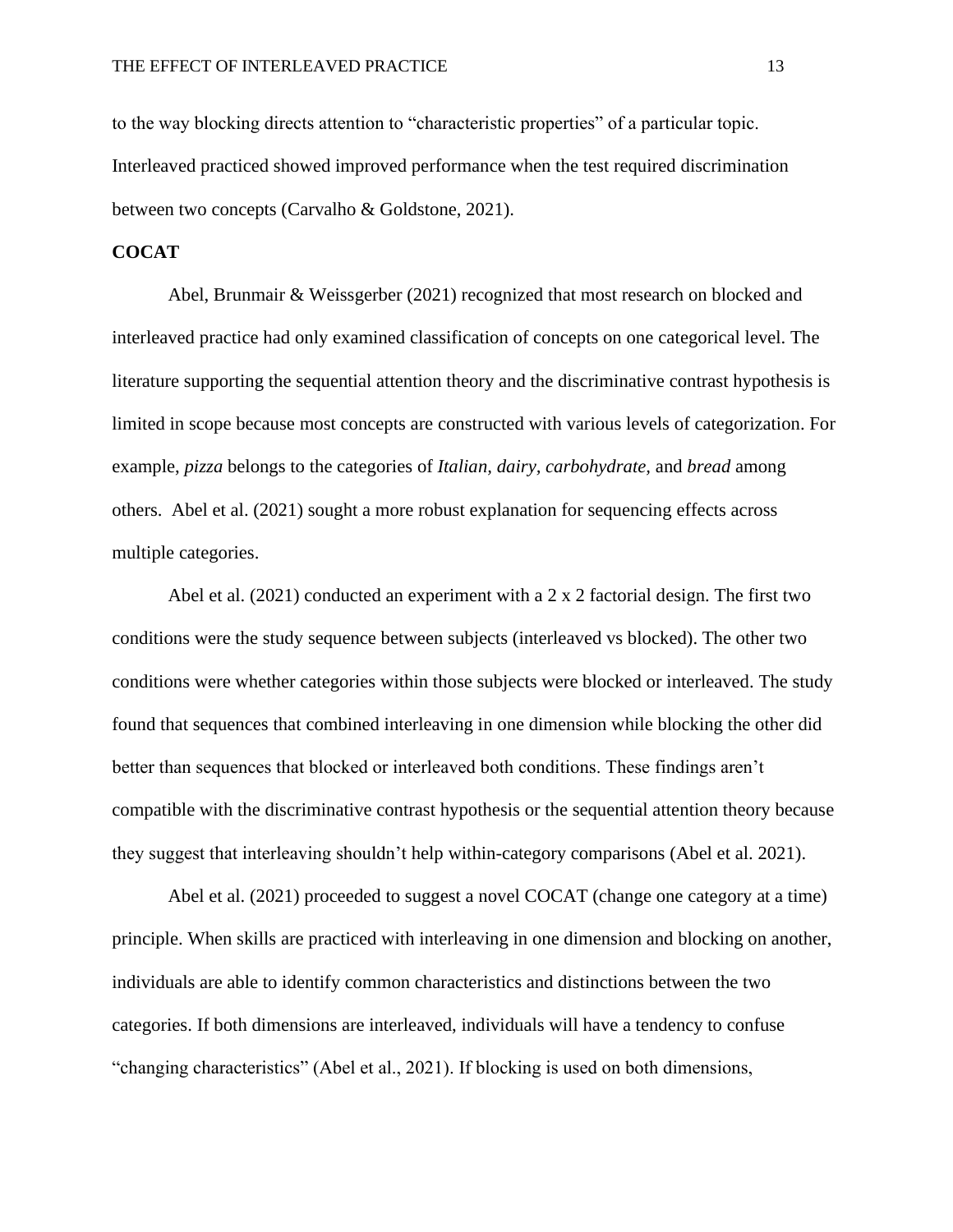individuals will have a tendency to confuse "common characteristics". This principle is supported by a recent study. Yan & Sana (2021) constructed an experiment involving undergraduate students who were tasked with studying concepts from two domains (physics and statistics) in various sequencing (blocked and interleaved). Learning was best when one level was interleaved and the other level was blocked (Yan & Sana, 2021).

#### **Gaps in The Research**

The effect of interleaving is still in its early stages. There are many applications in which it hasn't been studied. There is a lack of empirical evidence to determine the context in which interleaving is of highest utility (Yan & Sana, 2021). According to Brunmair & Richter (2019), minimal studies have looked beyond mathematical tasks, visual items and expository texts. For this reason, Brunmair & Richter (2019) consider that the research blocked, and interleaved practice is "relatively unexplored". Birnbaum et al. (2013) suggest that findings from their experiments are important for education. Very few studies have occurred in a classroom with actual students. As mentioned by Rohrer (2012), more studies in a real classroom are needed.

There is a clear message across the research that practice shouldn't just be looked at as a blocked vs. interleaved dichotomy (Carvalho & Goldstone, 2020). There are situations where blocking is of highest utility and other situations where interleaving is more impactful for learning outcomes. Researchers should examine the mechanisms of learning instead of "onesize-fits-all" approaches (Carvalho & Goldstone, 2017). Sorensen & Woltz (2016) suggest that future studies should contrast degrees of blocked and interleaved comparisons. Eglington & Kang (2017) suggested testing out interleaved presentations with more complex tasks, such as balancing chemical equations.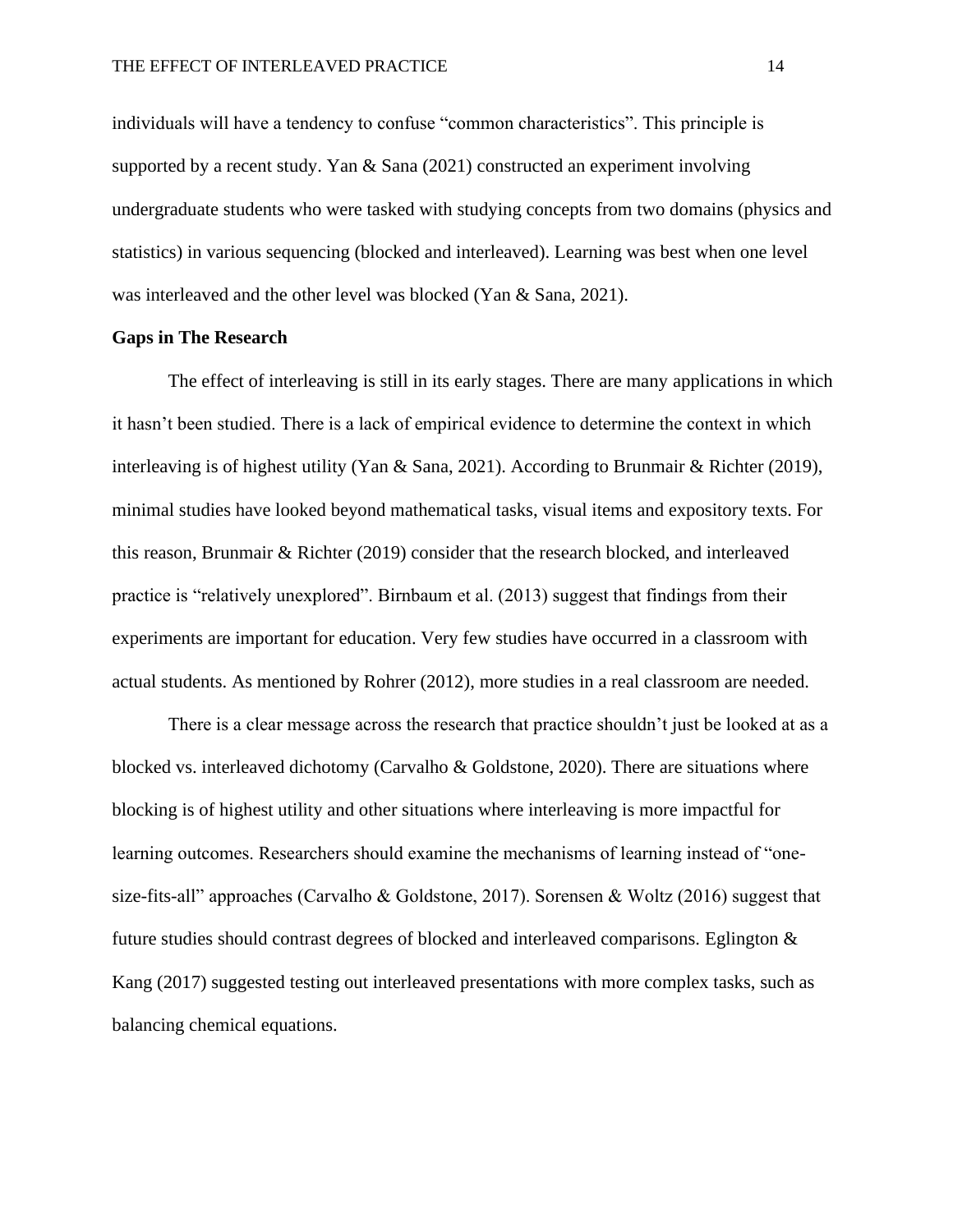Chemistry involves visual, mathematical and conceptual understanding of material. There is no known action research on interleaved practice with high school chemistry students. Very few studies have experimented with actual students in a classroom. This research could provide clarity to the context in which is most effective.

#### **Summary and The Need for Research**

The sequence in which skills are practiced influences the rate of learning. Studies suggest that there are conditions in which interleaved practice is more effective than blocked practice and vice versa. The sequential attention theory and the COCAT principle provide valuable insight for educational implementation of effective practice sequencing strategies. However, minimal research has been conducted in actual educational settings (Rohrer, 2012).

#### **Methods**

#### **Action Research Design**

The purpose of this action research is to determine the effect interleaved practice has on delayed assessment performance of closely related chemistry concepts in a high school setting. This action research is quantitative in nature. The independent variable is the practice question sequence under the two conditions of blocked or interleaved. The dependent variables are delayed interleaved assessment performance with a three-day delay, assignment completion time, and perceived assignment difficulty. The variables held constant include the notes given prior to the assignment and questions.

#### **Participants**

Participants are 11th and 12th grade students enrolled in chemistry class. Chemistry is a non-required class typically taken by students that are more academically motivated than the average student. Treynor High School is a rural district in southwest Iowa located ten miles east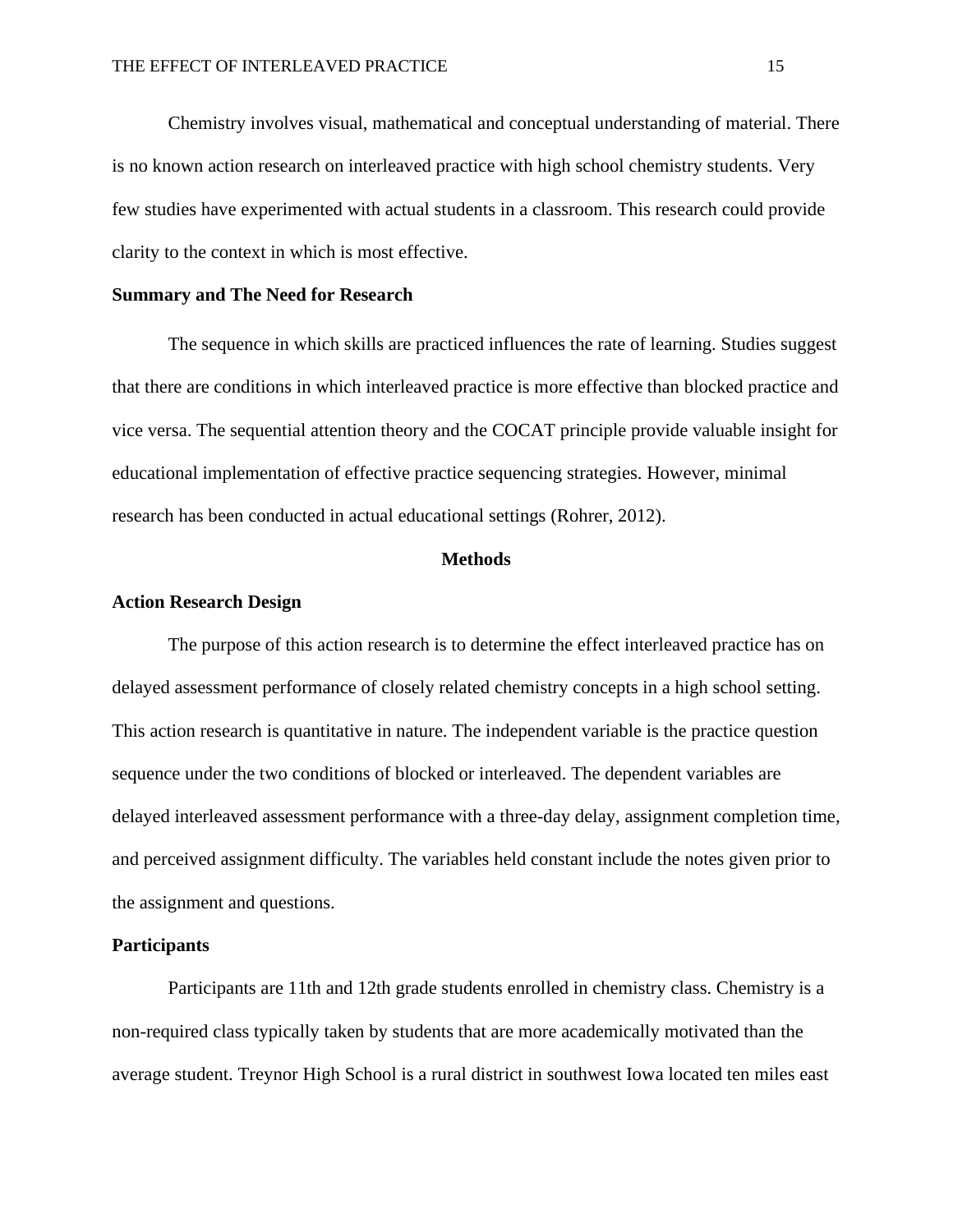of the Council Bluffs/Omaha metropolitan area. Treynor has roughly 250 students enrolled in the high school.

#### **Data Collection**

Participants completed mole-to-mass and mass-to-mole problems on a practice assignment. The practice assignment was constructed using textbook problems in Pearson Chemistry by Wilbraham, Staley, Matta and Waterman (2017). These questions were transferred to a physical worksheet. Prior to the completion of the assignment, students received direct instruction with guided practice questions for mole-to-mass and mass-to-mole conversions. Following this direct instruction, students independently completed their practice assignments.

Following the assignment, students had their papers checked for accuracy. Students completed a survey indicating the relative difficulty of the assignment on a 1-10 scale using a google form. Additionally, students documented the time it took to complete the assignment on this form. There was a timer projected in the front of the class in order for students to accurately measure the time to complete the assignment. Three days after the completion of the practice assignment, an unannounced assessment was administered. This assessment had questions randomly organized in an interleaved fashion.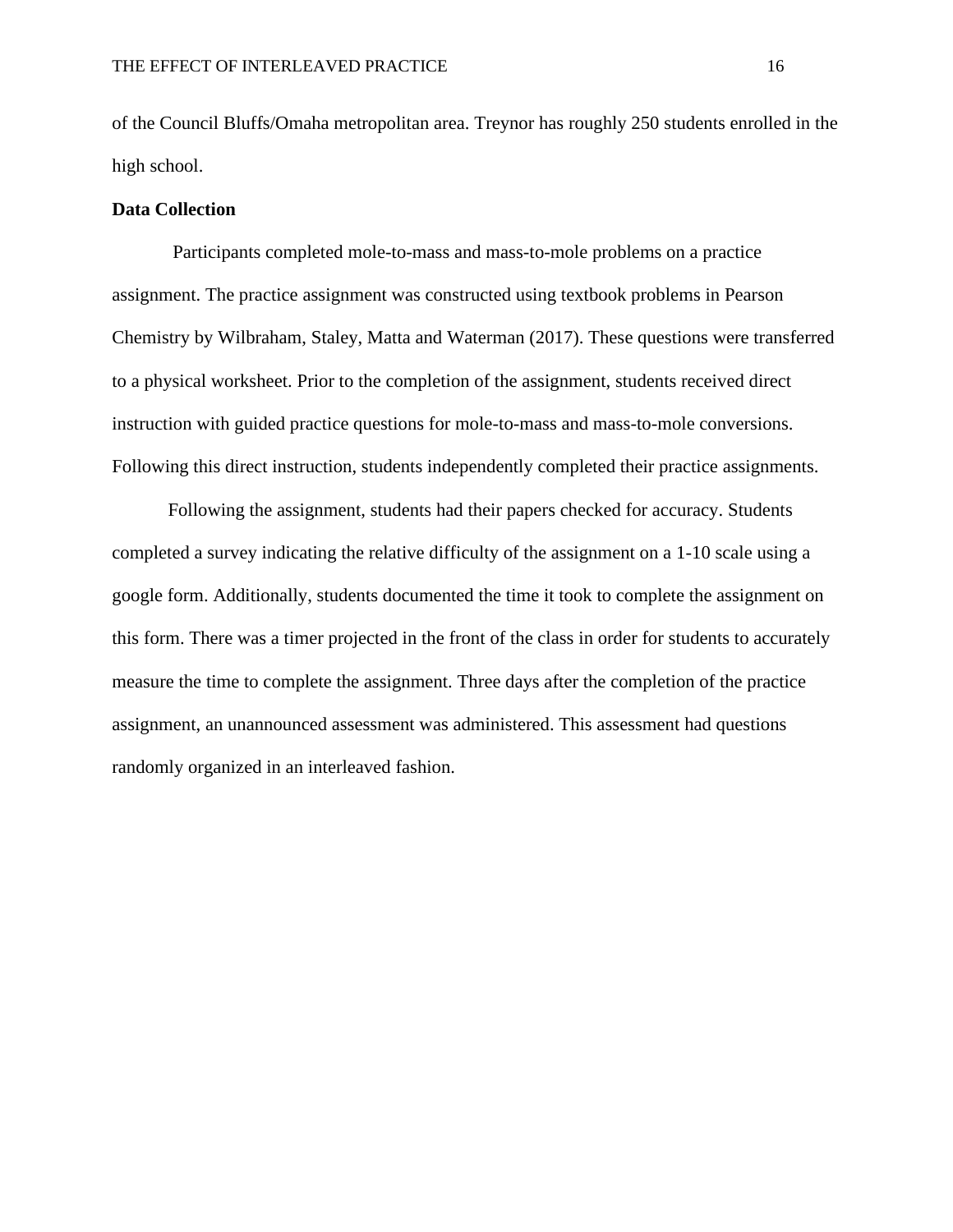### **Findings**

#### **Data Analysis**

#### **Delayed Assessment Score**



**Fig. 1** The mean assessment score for the delayed assessment.

The mean delayed assessment percent accuracy is represented on Fig. 1. The interleaved group performed 13% better on the delayed assessment than the blocked group. The average interleaved assessment had 75% accuracy compared to the 61.7% accuracy of the blocked group. Sixty-nine percent of the interleaved group performed the same or better on the assessment compared to their practice assignment. For the blocked practice group, 40% of students performed the same or better on the practice assignment compared to their assessment.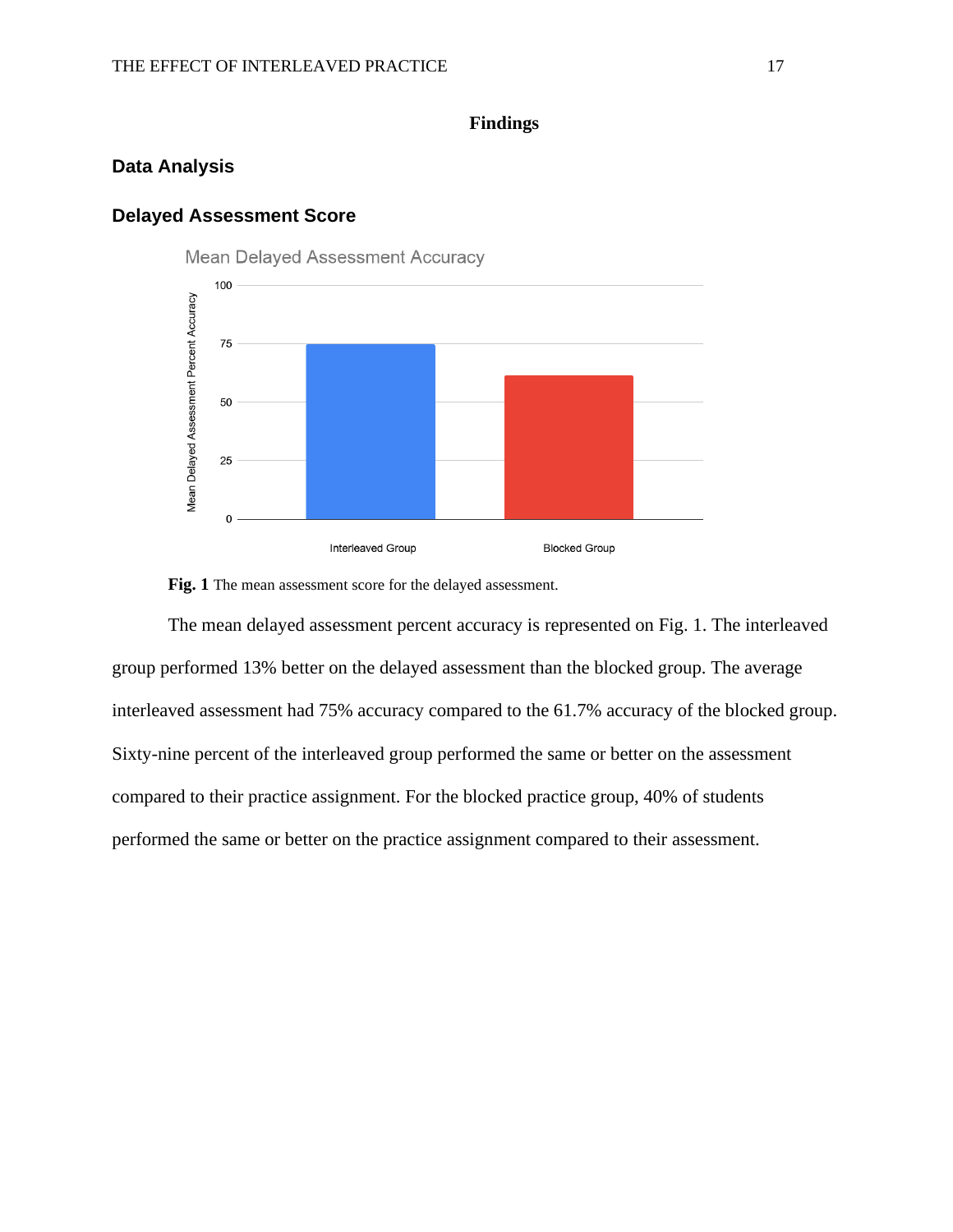## **Practice Assignment Accuracy**



**Mean Practice Assignment Accuracy** 

**Fig. 2** The mean score for the practice assignment.

The mean score for the practice assignment is displayed on Fig. 2. The blocked group performed 8% better on the practice assignment compared to the interleaved group. The average score for the interleaved practice assignment was 78%. The average score for the blocked assignment was 85%.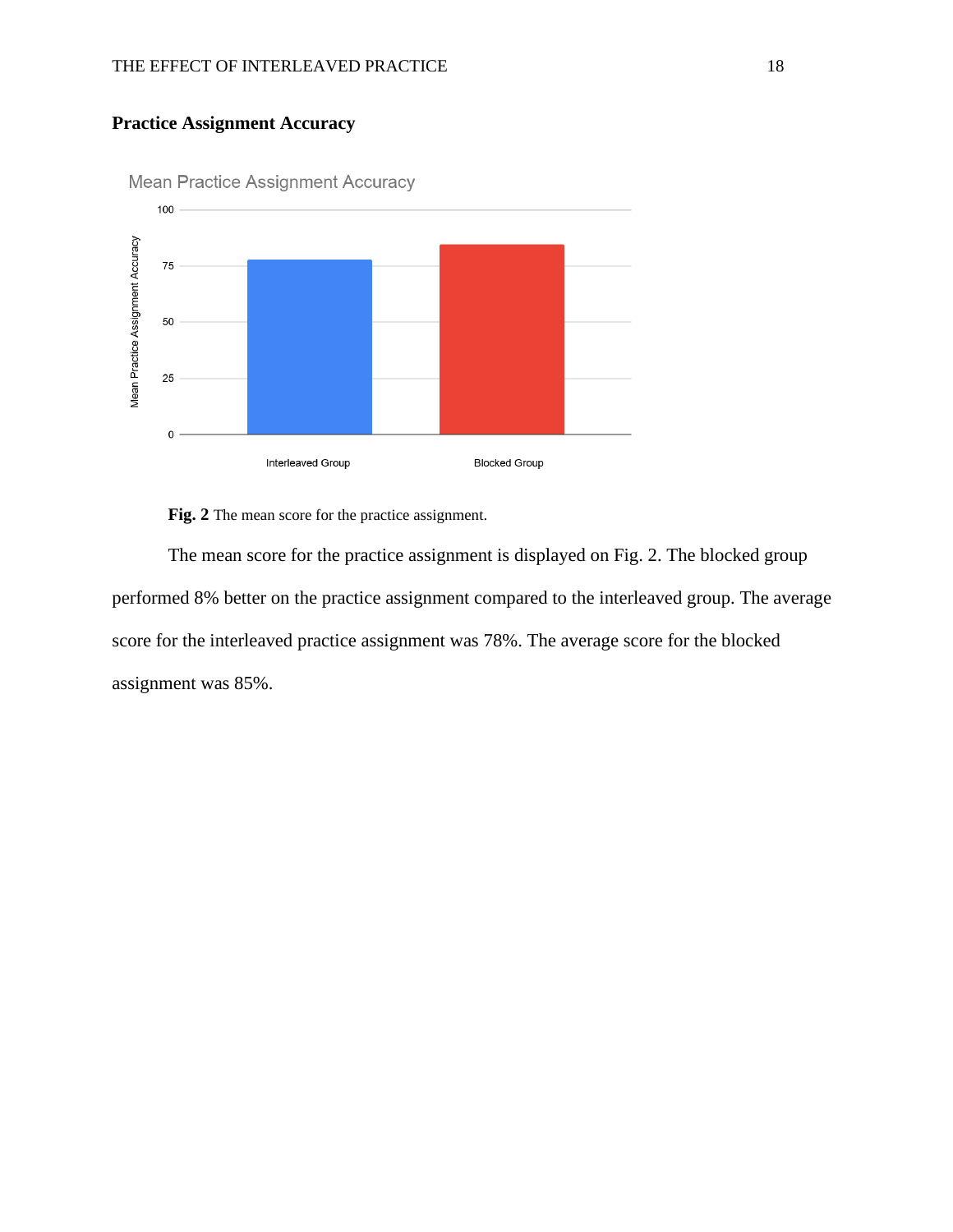

## **Practice Difficulty**



The mean difficulty rating for the practice assignment is displayed in Fig. 3. The interleaved group perceived the assignment to be 12% more difficult than the blocked group. The average practice difficulty was rated 5.1 out of 10 for the interleaved group and 4.5 out of 10 for the blocked practice group. The range of values for the interleaved group was 3-8 and the range of the interleaved group was 2-8.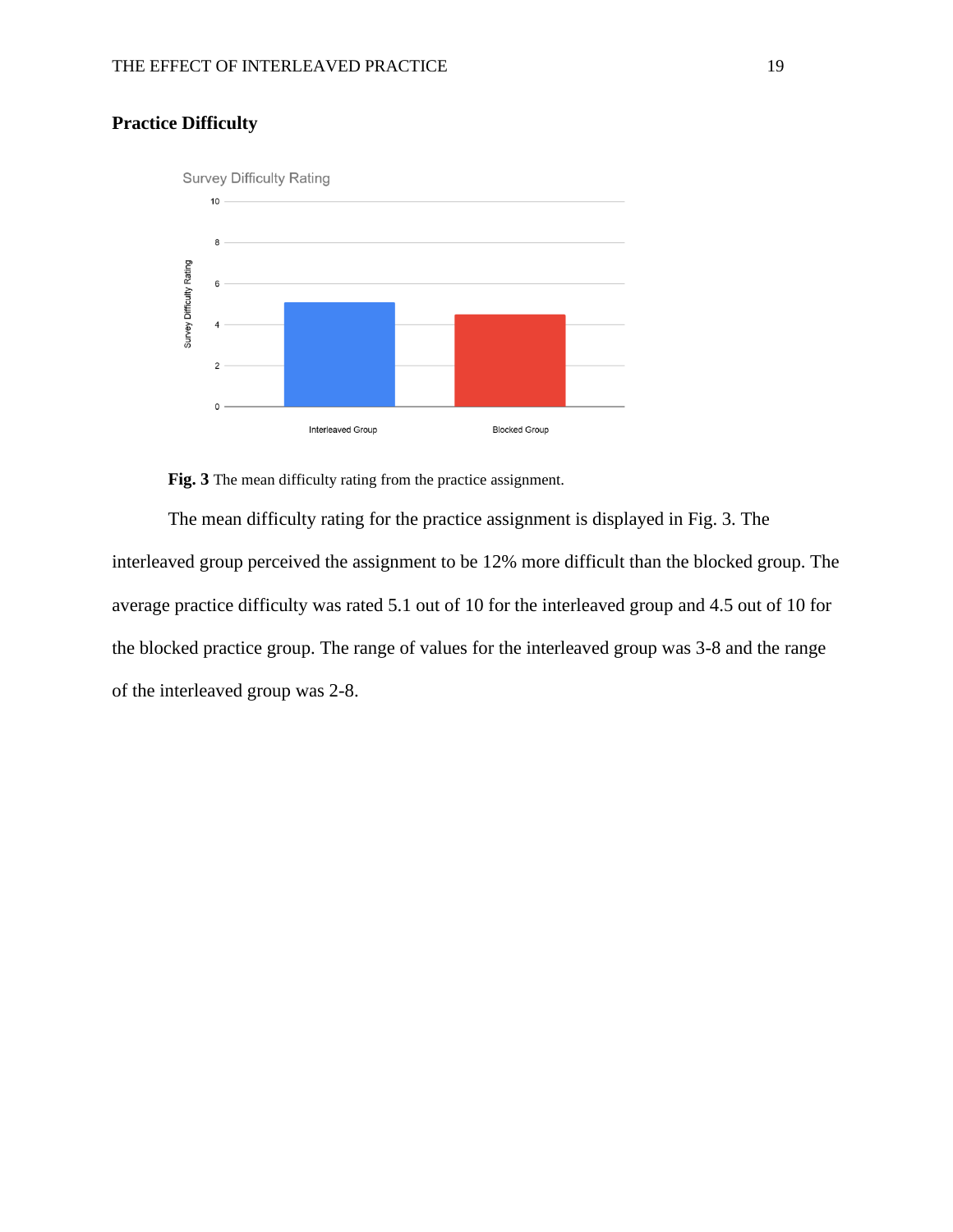

#### **Assignment Completion Duration**

**Fig. 4** The mean duration of time needed to complete the practice assignment.

The mean assignment completion duration is represented on Fig. 4. On average, the interleaved group took longer to complete. The average completion time was 17.9 minutes for the interleaved group and 16.5 minutes for the blocked group. The interleaved group took an average of 7.8% longer to complete.

#### **Discussion**

#### **Summary of Major Findings**

Interleaved practice produced superior results compared with blocked practice on a delayed, interleaved chemistry assessment. The content assessed, mole to mass conversions, was primarily computational in nature. The results of this action research were consistent with previous experiments in mathematics (Taylor & Rohrer, 2010; Rohrer et al.,2015; Rohrer et al., 2020; Barzagar Nazari & Ebersbach, 2019; Sana et al., 2017, Foster et al., 2019). However, it is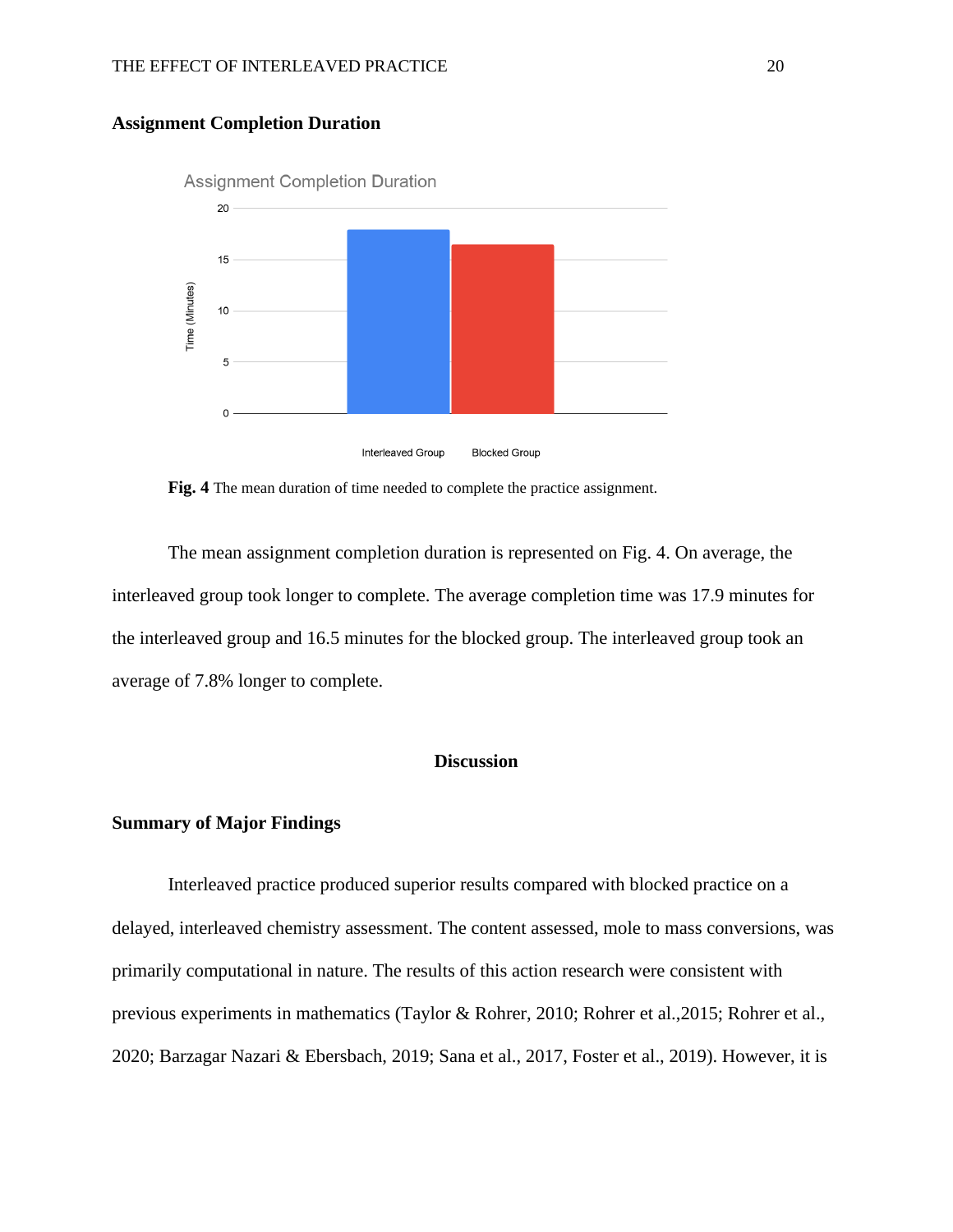important to note that the practice wasn't solely computational. It also incorporated visual tasks and a conceptual understanding of components on the periodic table.

The discriminative contrast hypothesis suggests that the juxtaposition of problem types in practice causes learners to identify similarities and differences between the problems (Carvalho & Goldstone, 2014). There were two separate categories of problems in this action research. According to this hypothesis, interleaved practice should be more effective because it allows learners to consider the differences between these two categories. The results of this experiment support the discriminative contrast hypothesis. The degree of difference between problems within one category was relatively small. The degree of similarities between one type of problem was so low that blocked practice was ineffective according to the discriminative contrast hypothesis.

The distributed practice hypothesis suggests that the interleaving effect occurs as a result of temporal spacing between practicing a particular type of item (Rohrer et al., 2014). The results of this action research agree with the distributed practice hypothesis. Interleaved practice items had a delay between problems of one type to another. However, this action research wasn't designed with the intention to determine the mechanism of the interleaving effect.

The sequential attention theory states that different sequences of questions, blocked or interleaved, results in different attentional patterns (Carvalho & Goldstone, 2017). In this theory, blocking is more effective when there is a high degree of difference between problems of a particular category. Interleaved practice is more effective when there is discrimination between two concepts (Carvalho & Goldstone, 2021). In the case of this experiment, participants were assessed on two different concepts. The first was converting the mass of a substance to the moles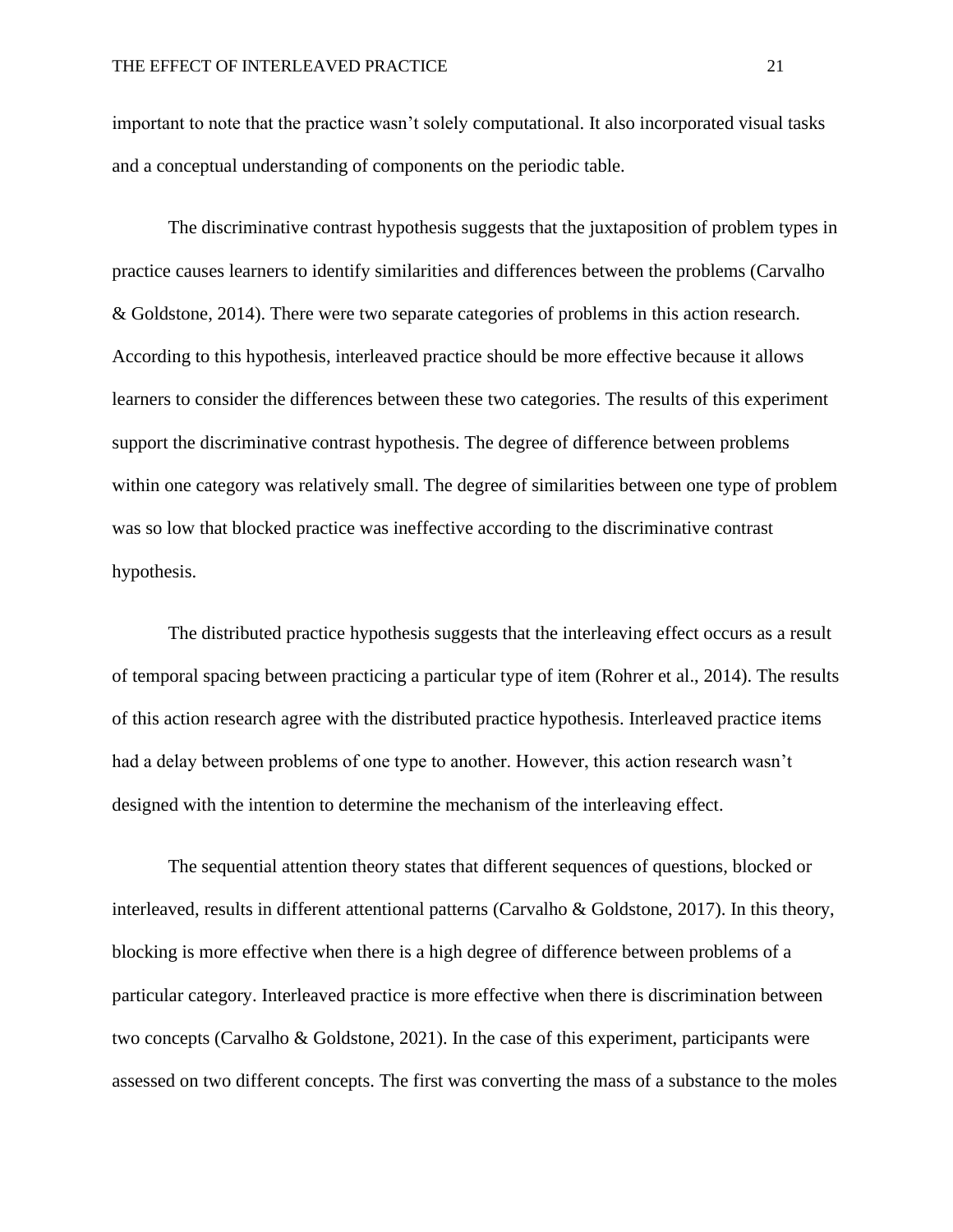of that substance. The second was converting the moles of a substance to a mass of that substance. These results support the sequential attention theory. While more research is needed to clarify guidelines to optimize question sequencing on educational materials, the sequential attention theory should be utilized to design practice assignments.

Participants in the interleaved group performed worse on the practice assignment than the blocked group. Similar results occurred with Rohrer & Taylor (2007;2010). In those studies, participants in blocked practice groups performed better on the assignment but worse on the assessment. This implies that assignment performance doesn't necessarily transfer to assessment success. Additionally, the interleaved assignment was perceived to be slightly more difficult and time consuming than the blocked assignment.

These results suggest that effective sequencing in accordance with the sequential attention theory may create desirable difficulties for learning. Bjork (1994) coined the term desirable difficulties to represent situations in which challenges produce better long-term learning outcomes than predictable learning conditions. Bjork & Kroll (2015) noted that educators often use assignments that produce rapid improvements in performance but fail to optimize long-term retention. This is due to a lack of difficulty in these assignments. The action research results from this chemistry assignment seem to reflect this observation.

The sequential attention theory can be utilized by educational materials to produce better long-term learning outcomes with little to no additional cost. However, few educational materials seem to use the sequential attention theory in their design. Rohrer, Dedrick & Hartwig (2020) analyzed 13,505 problems from six mathematics textbooks and only identified 9.7% of problems as interleaved even though the interleaving effect has been consistently demonstrated in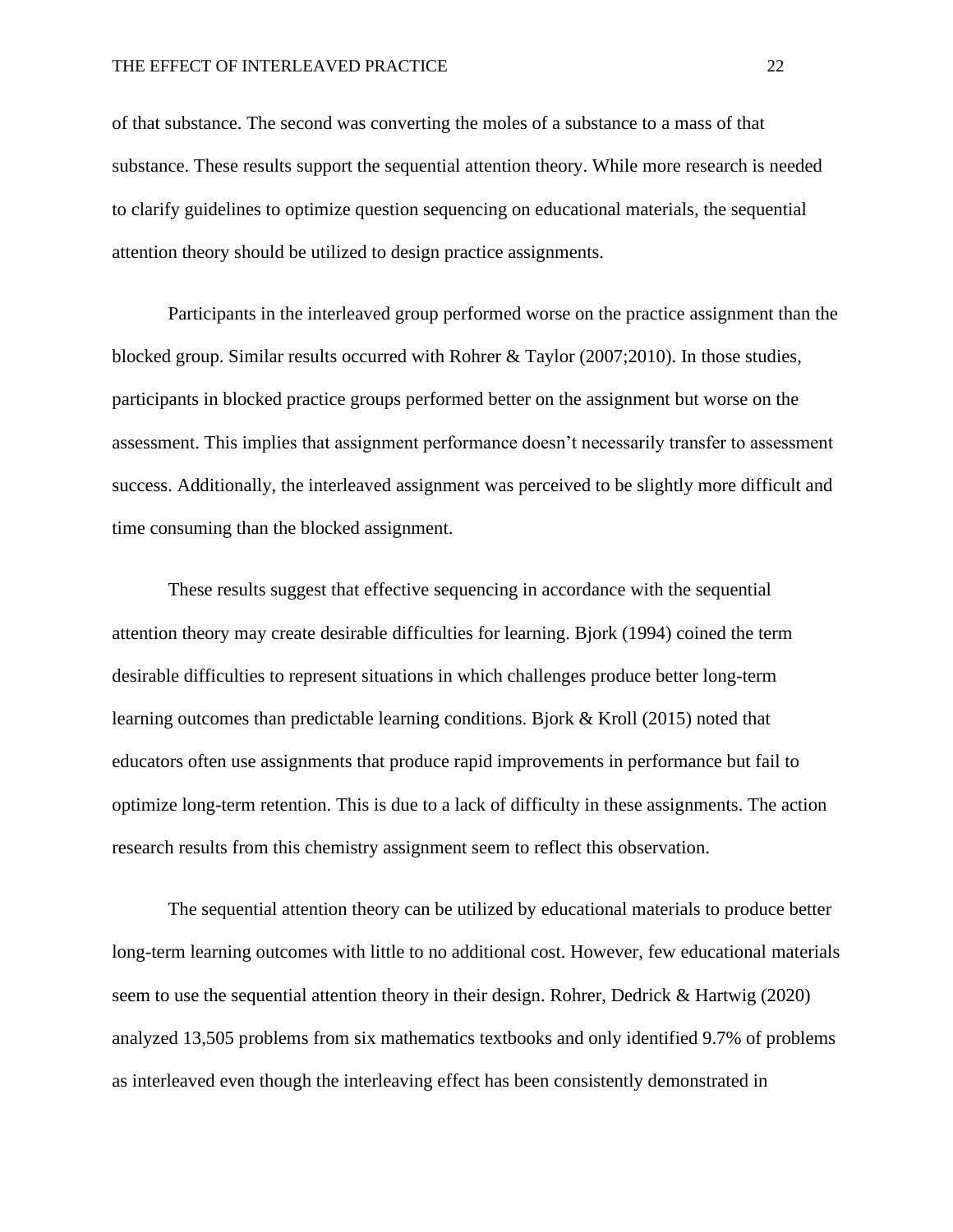mathematics. The educational materials could be improved by considering what is known about effective practice sequencing. For this reason, more studies should be conducted to provide clarity for guidelines related to interleaved and blocked practice in the classroom.

#### **Limitations of the Study**

One limitation of this action research was the relatively small sample size (n=25). Chemistry was selected because of the novel content and the computational connection to previous literature. However, there was a limited number of chemistry students. Replication of this experiment on a larger scale would provide stronger results.

The difficulty rating students completed after the practice assignment could have been improved with the addition of a rubric. The scale at which students evaluated the difficulty of the assignment was 1-10 without any descriptors by which to evaluate their judgements. Including descriptors would produce a more accurate judgment.

After the assessment was completed, it was evaluated privately. In a typical learning environment, immediate feedback would be provided by checking over the assignment as a class. This gives students the opportunity to determine if they accurately understand the material. The absence of this feedback could have influenced the assessment results.

#### **Further Study**

This action research consisted of a single assignment and assessment pertaining to one skill. It would be beneficial to see more long-term studies in an authentic educational environment using blocked and interleaved groups. Rohrer et al. (2020) completed a large-scale trial of this nature with interleaved mathematics practice. Future studies could utilize this design in chemistry and other educational topics.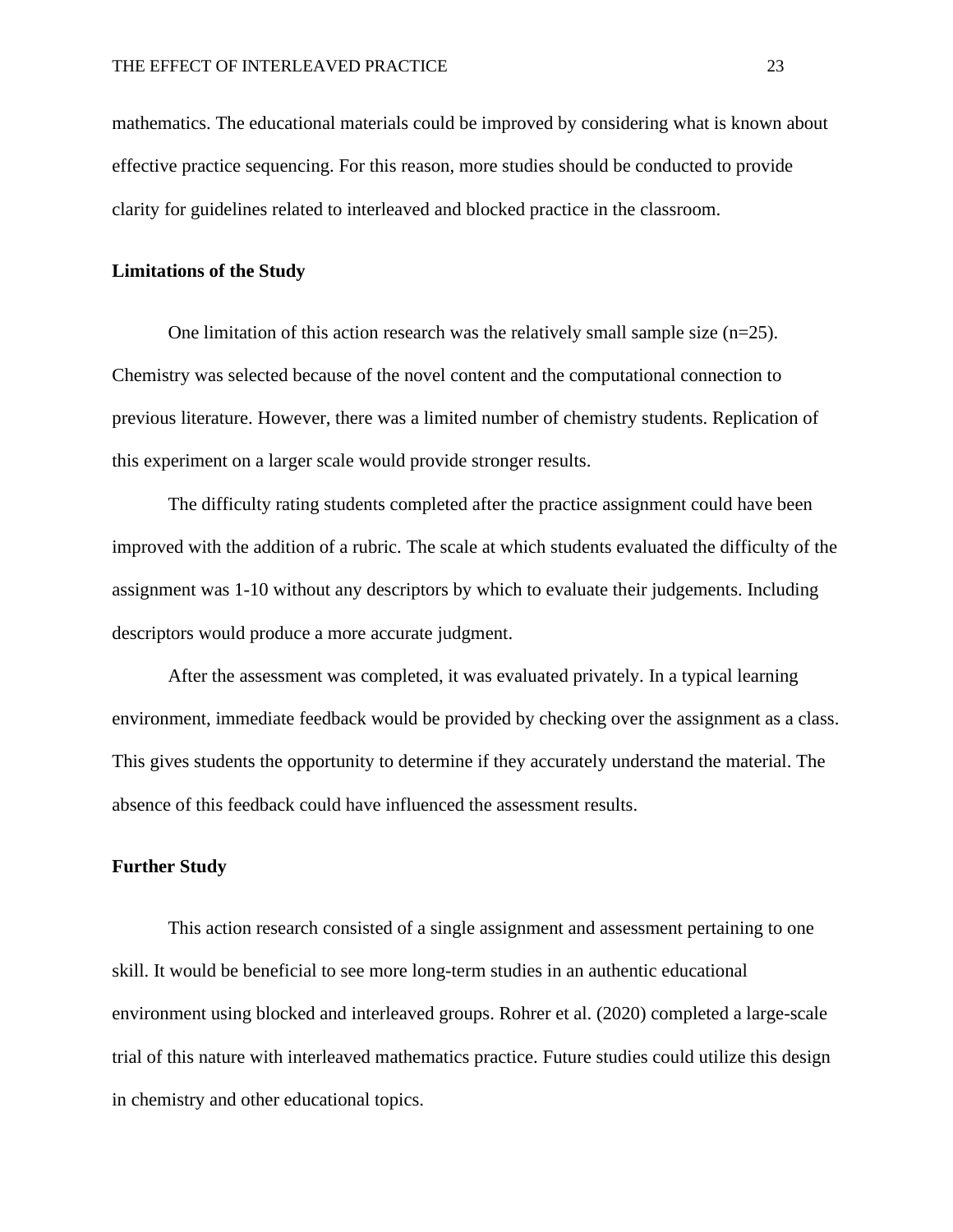Blocked practice seems to be less difficult and more efficient than interleaved. However, it doesn't seem to produce the same long-term learning outcomes. Perhaps there is a blocked-tointerleaved ratio that is optimal for efficiency and effectiveness of long-term learning. Future studies could evaluate various blocked-to-interleaved schedules for time, perceived difficulty and long-term retention. Other researchers have mentioned that blocked-to-interleaving intervals may have value (Carpenter & Mueller, 2013; Dulosky et al.,2013; Rohrer et al., 2020).

The assignment in this action research only involved differentiating between two categories of problems. Future studies could analyze the categorical capacity in which interleaving is more effective. Experiments could change the number of categories that are interleaved for an assignment. This could provide clarity for instructional design of practice assignments.

#### **Conclusion**

The results from this action research demonstrate that interleaved practice can be utilized in accordance with the sequential attention theory to improve delayed retention of instructional material in a high school chemistry class. Findings of this action research suggest that the sequential attention theory can be utilized by educators in designing problem sequences in practice assignments. Effective problem sequencing is a low-cost way to improve educational outcomes. However, research on interleaving and blocked practice is still in its early stages. Further research should be conducted to identify guidelines for interleaving applications in educational environments.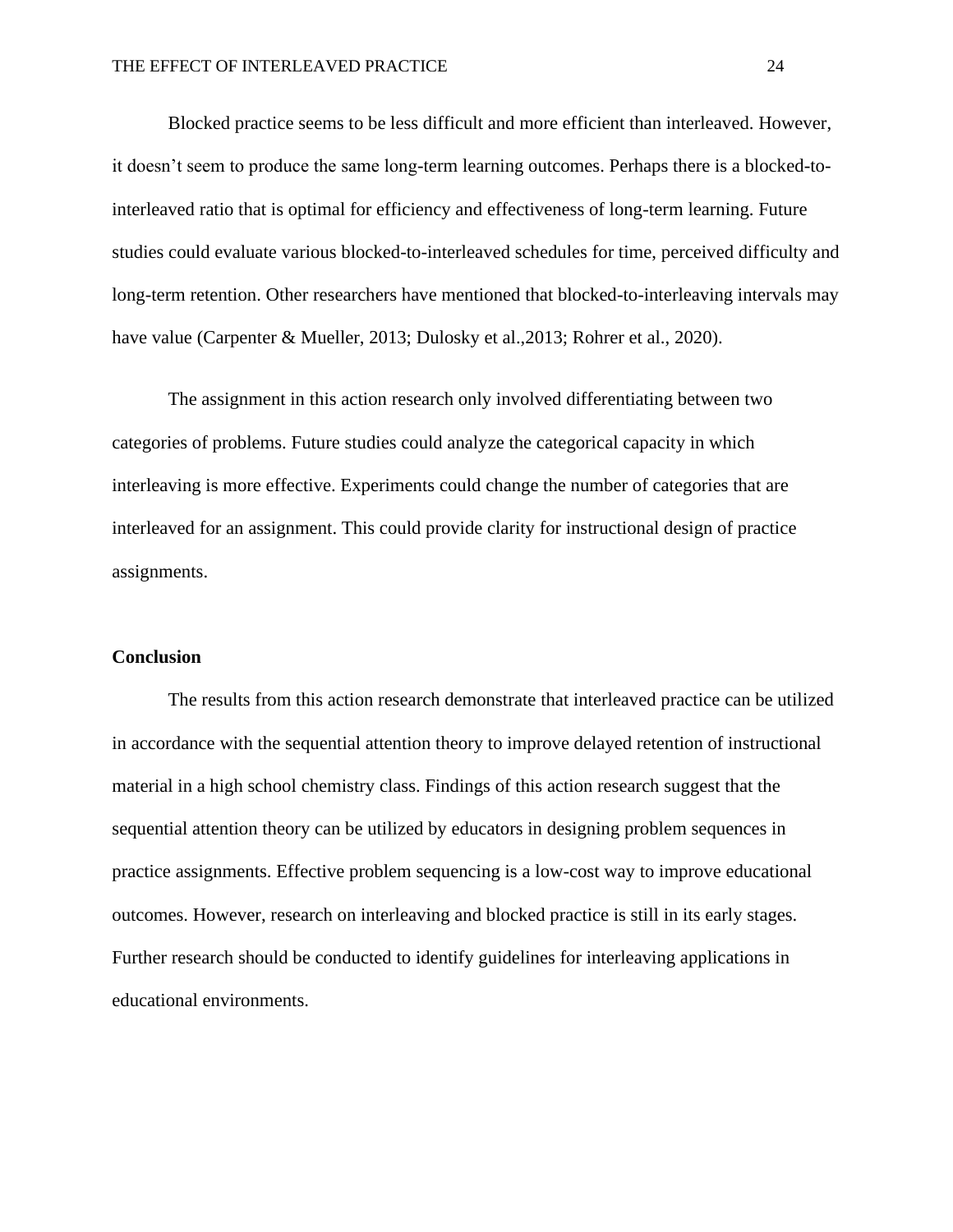#### **References**

Abel, R., Brunmair, M., & Weissgerber, S. C. (2021). Change one category at a time: sequence effects beyond interleaving and blocking. *Journal of Experimental Psychology. Learning, Memory, and Cognition*, *2021 Feb 01*. <https://doi.org/10.1037/xlm0001003>

Barzagar Nazari, Katharina, & Ebersbach, M. (2019). Distributing mathematical practice of third and seventh graders: Applicability of the spacing effect in the classroom.

*Applied Cognitive Psychology*, 33(2), 288-298.

- Birnbaum, M. S., Kornell, N., Bjork, E. L., & Bjork, R. A. (2013). Why interleaving enhances inductive learning: the roles of discrimination and retrieval. *Memory & cognition*, *41*(3), 392–402.<https://doi.org/10.3758/s13421-012-0272-7>
- Brunmair, M., & Richter, T. (2019). Similarity matters: A meta-analysis of interleaved learning and its moderators. *Psychological bulletin*, *145*(11), 1029[.https://doi.org/10.1037/bul0000209](https://psycnet.apa.org/doi/10.1037/bul0000209)
- Carpenter, S. K., & Mueller, F. E. (2013). The effects of interleaving versus blocking on foreign language pronunciation learning. *Memory & Cognition*, *41*(5), 671-682. <https://doi.org/10.3758/s13421-012-0291-4>
- Carvalho, P. F., & Goldstone, R. L. (2014). Effects of interleaved and blocked study on delayed test of category learning generalization. *Frontiers in psychology*, *5*, 936. <https://doi.org/10.3389/fpsyg.2014.00936>
- Carvalho, P. F., & Goldstone, R. L. (2014). Putting category learning in order: Category structure and temporal arrangement affect the benefit of interleaved over blocked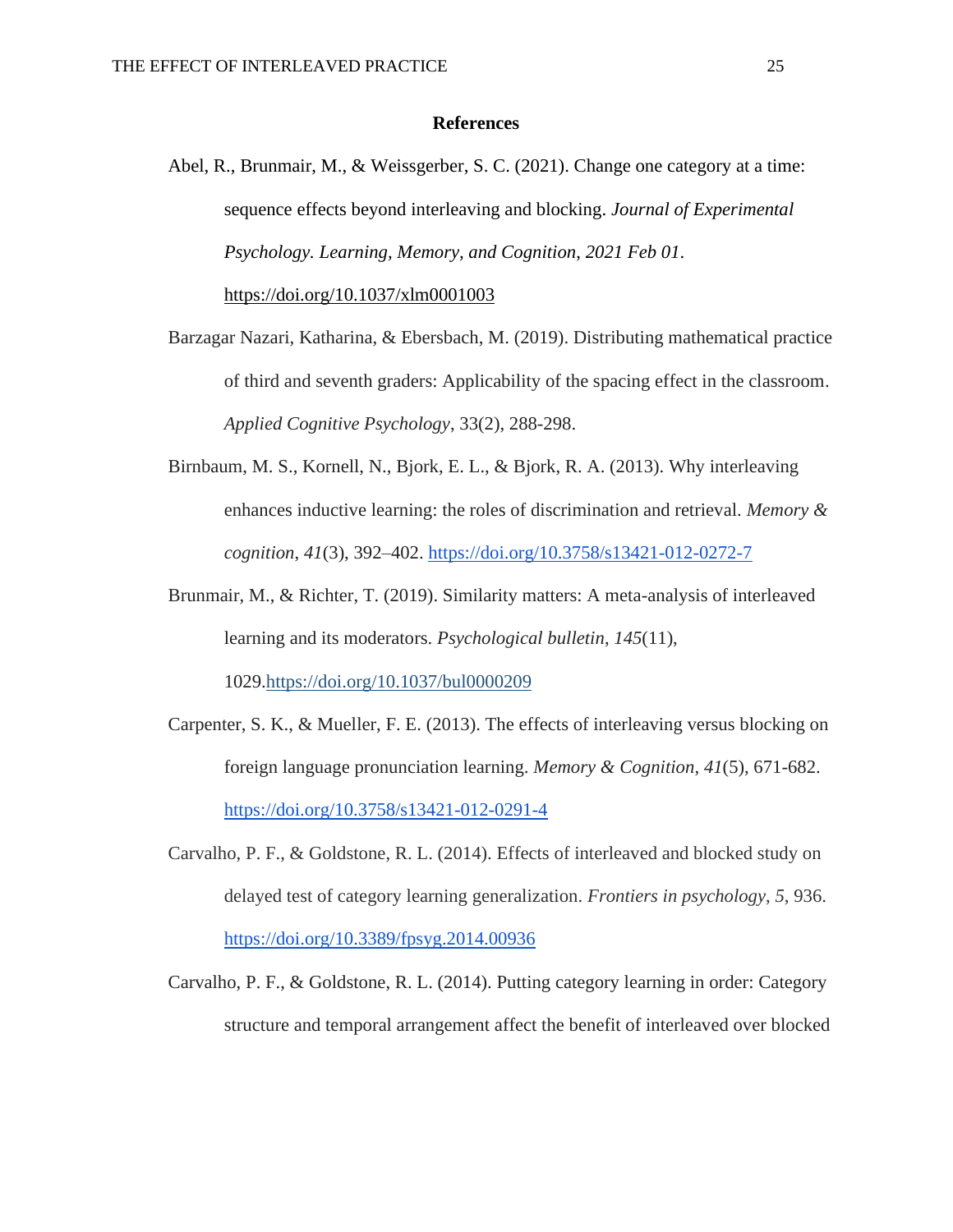study. *Memory & cognition*, *42*(3), 481–495. [https://doi.org/10.3758/s13421-013-](https://doi.org/10.3758/s13421-013-0371-0) [0371-0](https://doi.org/10.3758/s13421-013-0371-0)

Carvalho, P. F., & Goldstone, R. L. (2015). What you learn is more than what you see: what can sequencing effects tell us about inductive category learning? *Frontiers in Psychology*, *6*, 505–505. https://doi.org/10.3389/fpsyg.2015.00505

Carvalho, P. F., & Goldstone, R. L. (2017). The sequence of study changes what information is attended to, encoded, and remembered during category learning. *Journal of experimental psychology. Learning, memory, and cognition*, *43*(11), 1699–1719.<https://doi.org/10.1037/xlm0000406>

- Carvalho, P. F., & Goldstone, R. L. (2021). The most efficient sequence of study depends on the type of test. *Applied Cognitive Psychology*, *35*(1), 82–97. https://doi.org/10.1002/acp.3740
- Dunlosky, J., Rawson, K. A., Marsh, E. J., Nathan, M. J., & Willingham, D. T. (2013). Improving students' learning with effective learning techniques: Promising directions from cognitive and educational psychology. *Psychological Science in the Public Interest*, *14*(1), 4-58[.https://doi.org/10.1177/1529100612453266](https://doi.org/10.1177%2F1529100612453266)
- Eglington, L. G. & Kang, S. H. (2017). Interleaved presentation benefits science category learning. *Journal of Applied Research in Memory and Cognition*, 6(4), 475-485.

Foster, N. L., Mueller, M. L., Was, C., Rawson, K. A., & Dunlosky, J. (2019). Why does interleaving improve math learning? the contributions of discriminative contrast and distributed practice. *Memory & Cognition*, *47*(6), 1088–1101. https://doi.org/10.3758/s13421-019-00918-4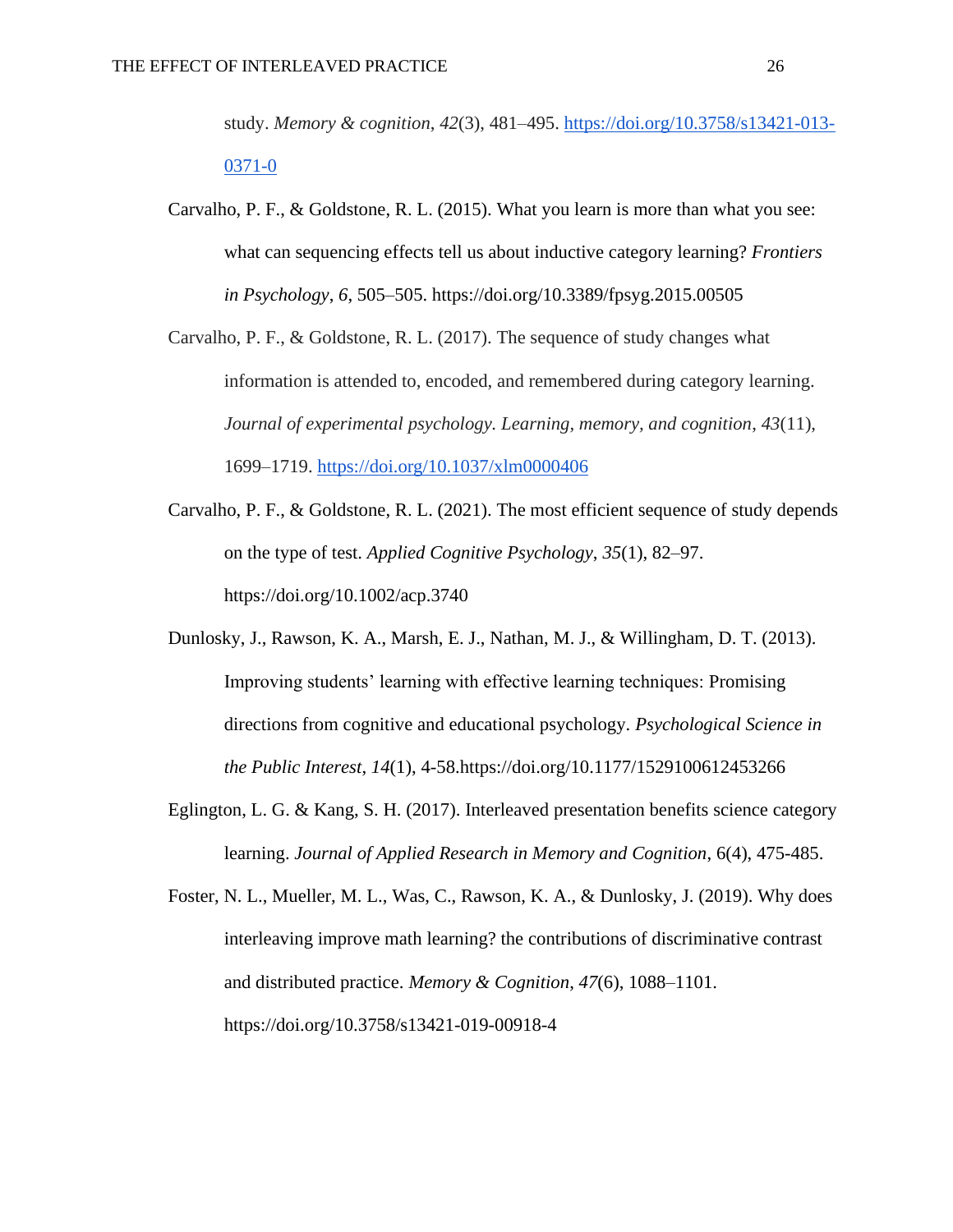- Goode, S., & Magill, R. A. (1986). Contextual interference effects in learning three badminton serves. *Research quarterly for exercise and sport*, *57*(4), 308- 314[.https://doi.org/10.1080/02701367.1986.10608091](https://doi.org/10.1080/02701367.1986.10608091)
- Kang, S. H. K., & Pashler, H. (2012). Learning painting styles: spacing is advantageous when it promotes discriminative contrast. Applied Cognitive Psychology, 26(1), 97–103. https://doi.org/10.1002/acp.1801
- Merbah, S., & Meulemans, T. (2011). Learning a motor skill: Effects of blocked versus random practice: A review. *Psychologica Belgica*. [http://doi.org/10.5334/pb-51-1-](http://doi.org/10.5334/pb-51-1-15) [15](http://doi.org/10.5334/pb-51-1-15)
- Metcalfe, J., & Xu, J. (2016). People mind wander more during massed than spaced inductive learning. *Journal of Experimental Psychology. Learning, Memory, and Cognition*, *42*(6), 978–984. https://doi.org/10.1037/xlm0000216
- Pan, S. C., Tajran, J., Lovelett, J., Osuna, J., & Rickard, T. C. (2019). Does interleaved practice enhance foreign language learning? The effects of training schedule on Spanish verb conjugation skills. *Journal of Educational Psychology*. [https://doi.org/10.1037/edu0000336](https://psycnet.apa.org/doi/10.1037/edu0000336)
- Rohrer, D., Dedrick, R. F., & Stershic, S. (2015). Interleaved practice improves mathematics learning. *Journal of Educational Psychology, 107*(3), 900–908. [https://doi.org/10.1037/edu0000001](https://psycnet.apa.org/doi/10.1037/edu0000001)
- Rohrer, D., Dedrick, R.F. & Burgess, K. (2014). The benefit of interleaved mathematics practice is not limited to superficially similar kinds of problems. *Psychon Bull Rev* 21, 1323–1330. https://doi.org/10.3758/s13423-014-0588-3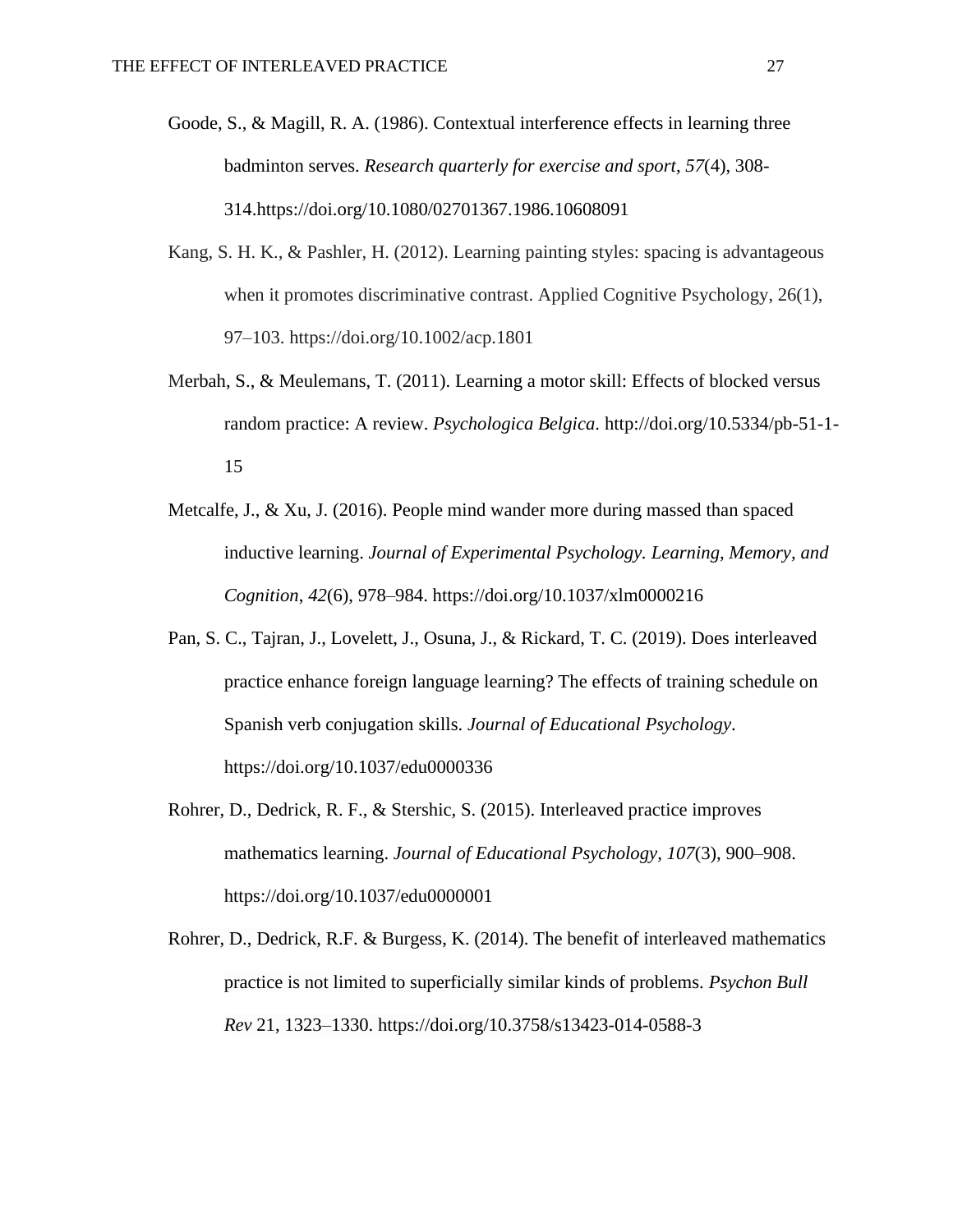- Rohrer, D., & Taylor, K. (2007). The shuffling of mathematics problems improves learning. *Instructional Science, 35*, 481-498. [https://doi.org/10.1007/s11251-007-](https://psycnet.apa.org/doi/10.1007/s11251-007-9015-8) [9015-8](https://psycnet.apa.org/doi/10.1007/s11251-007-9015-8)
- Rohrer, D. (2012). Interleaving helps students distinguish among similar concepts. *Educational Psychology Review*, *24*(3), 355–367.
- Rohrer, D., Dedrick, R. F., & Stershic, S. (2015). Interleaved practice improves mathematics learning. *Journal of Educational Psychology*, *107*(3), 900–908.
- Rohrer, D., Dedrick, R. F., Hartwig, M. K., & Cheung, C. N. (2020). A randomized controlled trial of interleaved mathematics practice. *Journal of Educational Psychology, 112*(1), 40.
- Sana, F., Yan, V. X., & Kim, J. A. (2017). Study sequence matters for the inductive learning of cognitive concepts. *Journal of Educational Psychology, 109*(1), 84– 98. [https://doi.org/10.1037/edu0000119](https://psycnet.apa.org/doi/10.1037/edu0000119)
- Schutte, G. M., Duhon, G. J., Solomon, B. G., Poncy, B. C., Moore, K., & Story, B. (2015). A comparative analysis of massed vs. distributed practice on basic math fact fluency growth rates. *Journal of school psychology*, *53*(2), 149–159. <https://doi.org/10.1016/j.jsp.2014.12.003>
- Sorensen, L. J., & Woltz, D. J. (2016). Blocking as a friend of induction in verbal category learning. *Memory & Cognition*, *44*(7), 1000–1013. https://doi.org/10.3758/s13421-016-0615-x
- Taylor, K., & Rohrer, D. (2010). The effects of interleaved practice. Applied Cognitive Psychology, 24, 837–848[.https://doi.org/10.1002/acp.1598](https://psycnet.apa.org/doi/10.1002/acp.1598)